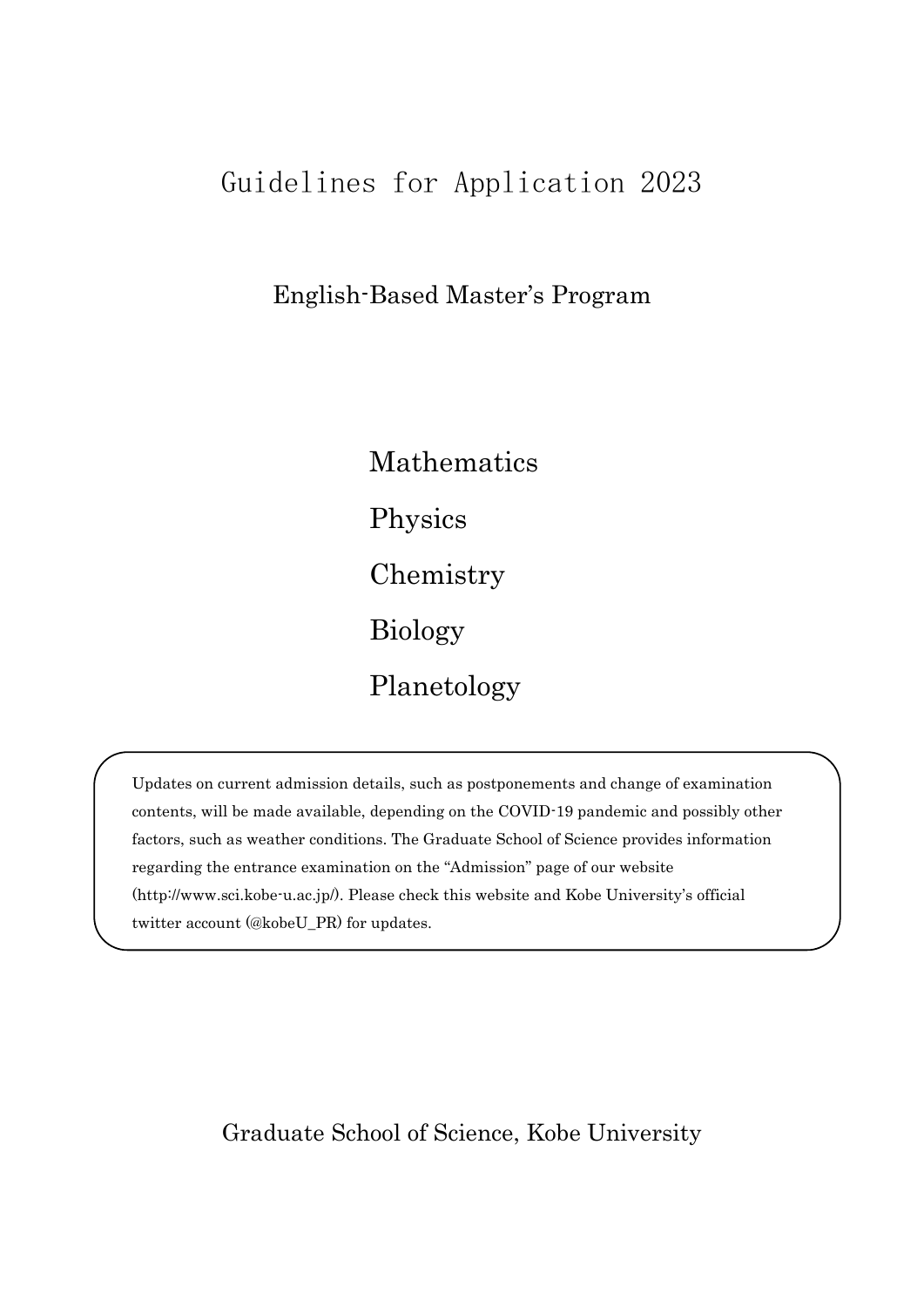The Graduate School of Science, Kobe University, was established as a result of the reorganization of the Graduate School of Science and Technology in April 2007. The Graduate School of Science has five departments offering both Master's and Doctoral Programs: Mathematics, Physics, Chemistry, Biology, and Planetology.

A Master's Degree of Science will be granted upon completion of the Master's Program, and a Doctoral Degree, either a Dr. of Science or a PhD, will be granted upon completion of the Doctoral Program.

English-Based Degree Program

The Graduate School of Science, Kobe University offers courses in which students can obtain master's degrees by taking classes conducted entirely in English.

[http://www.](http://www/)sci.kobe-u.ac.jp/english/admission.htm

For inquiries, please contact:

Kyomu-gakusei-kakari (Section of Academic Affairs)

Graduate School of Science, Kobe University, 1-1, Rokkodai-cho, Nada-ku, Kobe 657-8501 TEL: 078-803-5767 e-mail: sci-kyomu@office.kobe-u.ac.jp

http://www.sci.kobe-u.ac.jp/english (Web page of the Graduate School of Science, Kobe University)

http://www.math.sci.kobe-u.ac.jp/index.html (Department of Mathematics)

http://www.phys.sci.kobe-u.ac.jp/index\_e.html (Department of Physics)

http://www.chem.sci.kobe-u.ac.jp/en/ (Department of Chemistry)

http://www.edu.kobe-u.ac.jp/fsci-biol/index\_en.html (Department of Biology)

http://www.planet.sci.kobe-u.ac.jp/index\_e.html (Department of Planetology)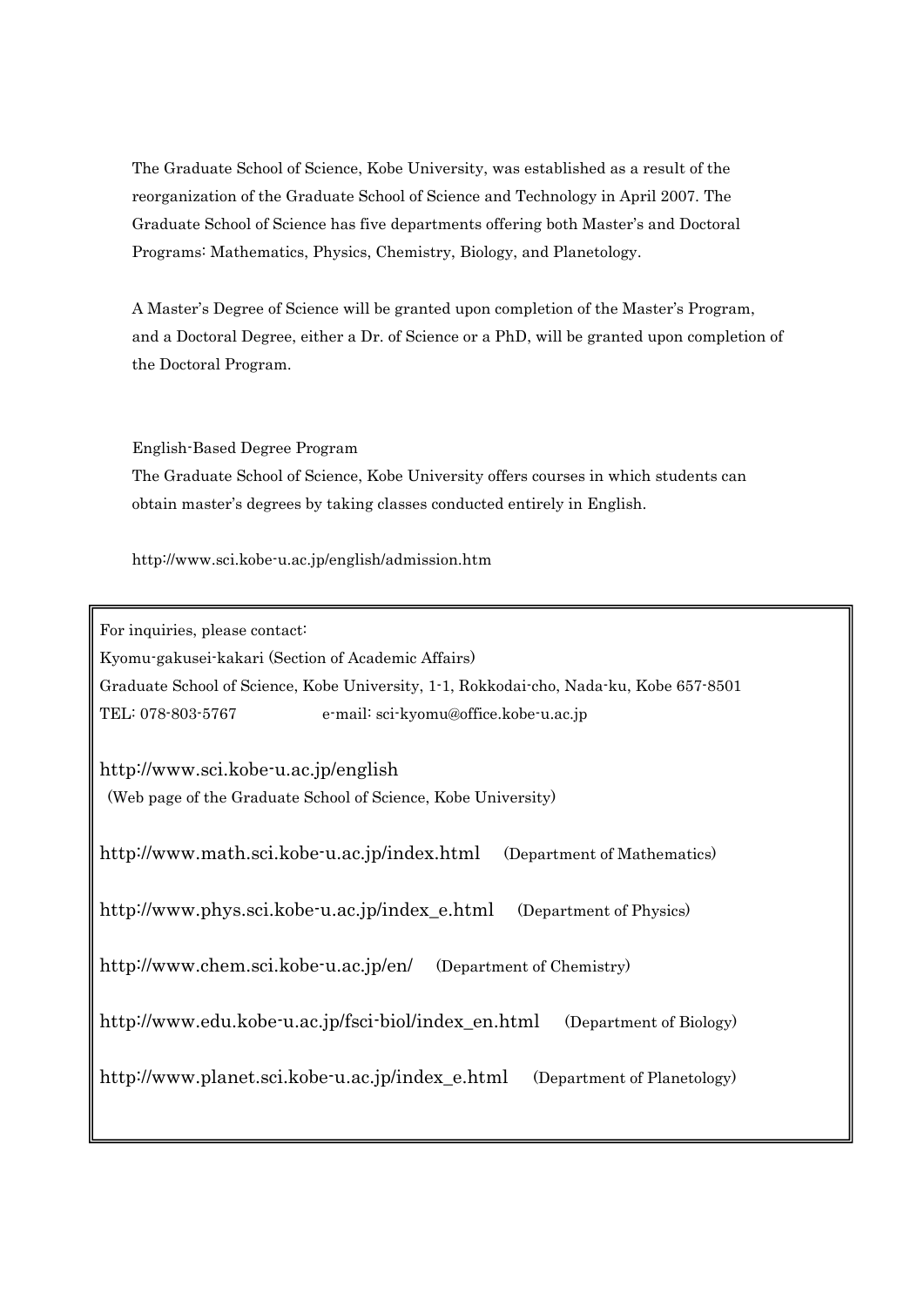# 1. Number of Students to Be Admitted

| Department     | Number of students to be admitted |
|----------------|-----------------------------------|
| Mathematics    | A Few People                      |
| Physics        | A Few People                      |
| Chemistry      | A Few People                      |
| <b>Biology</b> | A Few People                      |
| Planetology    | A Few People                      |

# 2. Eligibility for Application

Applicant must satisfy all of the following requirements,

(1) Applicants must satisfy at least one of the following requirements and receive adequate recommendation

from the relevant university or organization

- a) Those who are currently enrolled in or graduated from Kobe University.
- b) Those who are currently enrolled in or graduated from universities with which the Graduate School of Science has Academic Exchange Agreements, or from universities which have previous exchange arrangements with Kobe University.
- c) Those who have established close communication with faculty members of the Graduate School of Science and are recognized as eligible by the Graduate School of Science.
- d) Those who have secured a foreign government or private scholarship for their research stay in Japan.
- (2) Those who have obtained consent from their intended supervisor of the Graduate School of Science who will

supervise their studies upon enrollment.

- (3) Those who can acquire "student" residence status at time of enrollment.
- (4) Applicants must satisfy at least one of the following requirements.
	- a) Those who have completed 16 years of school education or will complete it by March 31, 2023, awarded in a foreign country.
	- b) Those who have completed 15 years of school education or will complete it by March 31, 2023, awarded in a foreign country, and are recognized by the Graduate School of Science at Kobe University as having earned recognized credits with excellent grades.
	- c) Those who are recognized as having scholastic abilities equivalent or superior to graduates of university, as assessed through qualification screening by the Graduate School of Science, and who are 22 years of age or older by March 31, 2023.

(Note 1) Applicants who intend to apply in accordance with qualifications (4)-b) or c) must refer to Page 9, "\*Preliminary examination of eligibility 2.(4)-b) or (4)-c)"

Applicants who satisfy (4)-c), are those who have graduated from a junior college, a specialized vocational higher college, a school of the miscellaneous category or other educational institutions. (Note 2) For any questions concerning the application procedures, please contact the Student Affairs Office/Graduate School of Science. e-mail: [sci-kyomu@office.kobe-u.ac.](mailto:sci-kyomu@office.kobe-u.ac)jp

(Note 3) You cannot apply at the same time for this entrance examination and any of the other ones for the Master's course of the Graduate School of Science which will be conducted on the same day.

#### 3. Application Period

| Department  | Period of Application                                |  |  |
|-------------|------------------------------------------------------|--|--|
| Physics     | From Tuesday, June 14 through Friday, June 17, 2022  |  |  |
| Mathematics |                                                      |  |  |
| Chemistry   | From Monday, July 4 through Thursday, July 7, 2022   |  |  |
| Biology     |                                                      |  |  |
| Planetology | From Friday, July 22 through Thursday, July 28, 2022 |  |  |

When submitting application documents in person, delivery hours/office hours are 9:00-12:00, 13:00-17:00.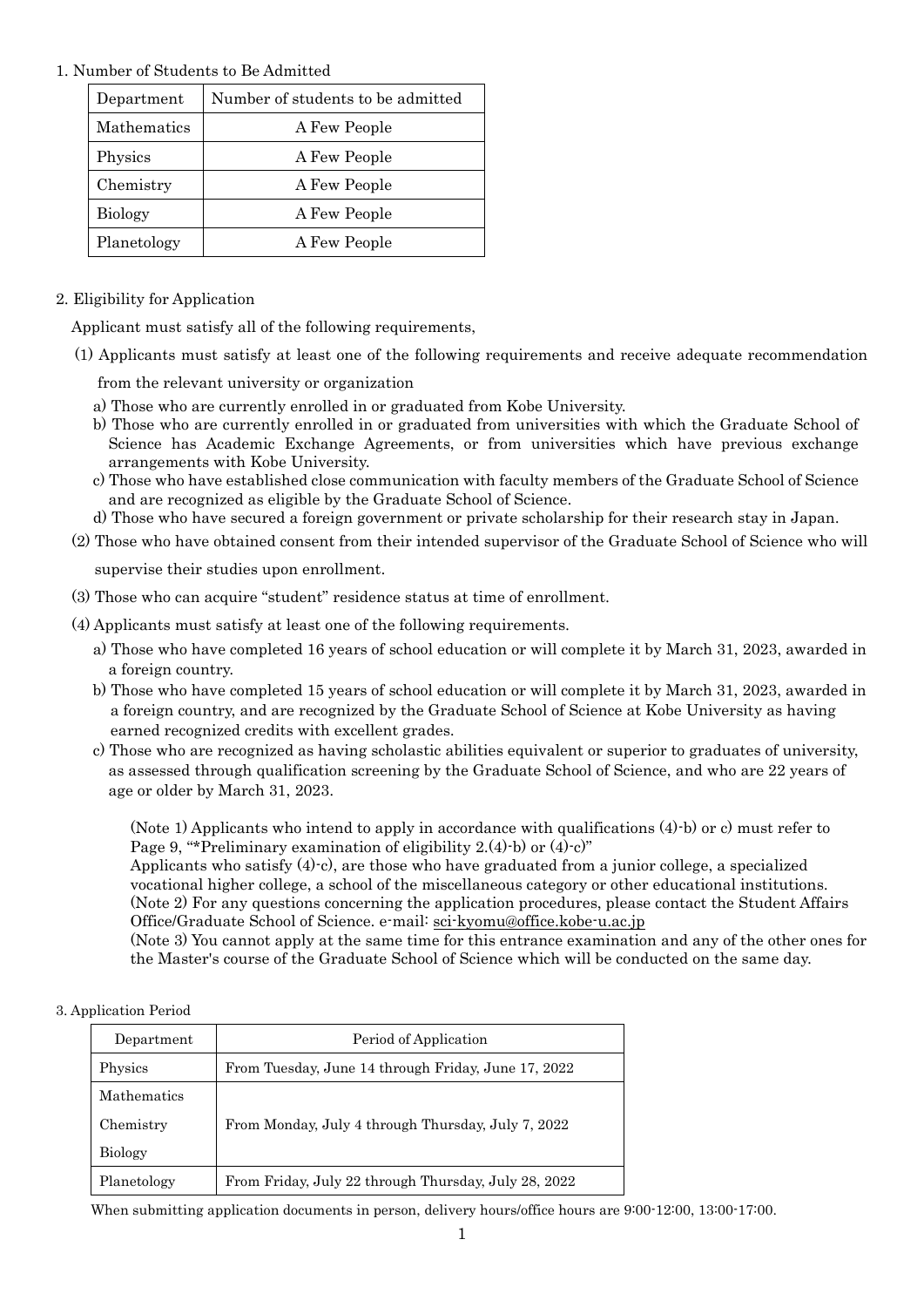- 4. List of Application Documents to Submit
	- (1) Applicants must submit the following application documents.
		- \*mark –Please fill in using form prescribed by the Graduate School.
	- \*① Application Form

This should be completed in the format specified. Use the CV on the reverse side of the application.

\*② Identification Card for the Examination and Administrative Record File

This should be completed in the format specified.

③ Photograph

 Two photographs (4cm x 3cm) taken within the past three months, which should be pasted on the identification card for the examination and the administrative record file.

④ Academic Transcript

This must be issued by the dean or the president of the applicant's graduate school.

Applicants applying from within Kobe University are not required to submit this certificate.

⑤ Graduate/Completion (expected) Certification

 This must be issued by the dean or the president of the applicant's graduate university that the applicant attends or has attended.

Applicants applying from within Kobe University are not required to submit this certificate.

⑥ Application Fee -30,000 Yen

 Please refer to (2) Payment for the examination fee. Application fee should be paid with a payment form at a post office or by credit card, etc.

Japanese Government Scholarship Students are exempt from this requirement.

⑦ Certificate of Monbukagakusho (MEXT) Scholarship Student

 Applicants currently studying under a Japanese Government Scholarship must provide a certificate proving such status (issued by the university in which the student is currently enrolled).

⑧ Letter of Recommendation

Recommendation 1 – The letter must be issued by the dean of faculty.

 Recommendation 2 – The letter must be issued by an academic professor of the applicant's attended or attending institution.

(1, 2 – Applicants applying within Kobe University are not required to submit this Letter of

Recommendation.)

 Recommendation 3 – If you are employed at a public agency or company at the time of application, submit a Letter of Recommendation from your immediate superior.

\*⑨ Address Label

Screening results and documents for admission procedures will be sent to applicants by using these labels.

⑩ Residence Certificate

International students who currently reside in Japan are requested to submit this certificate, issued by the local government office, which states your status of residence (issued within 30 days) or a photocopy of your Residence Card.

⑪ Statement of Purpose

If applying to the Physics and Biology Departments, submit the statement of purpose using A4 size paper.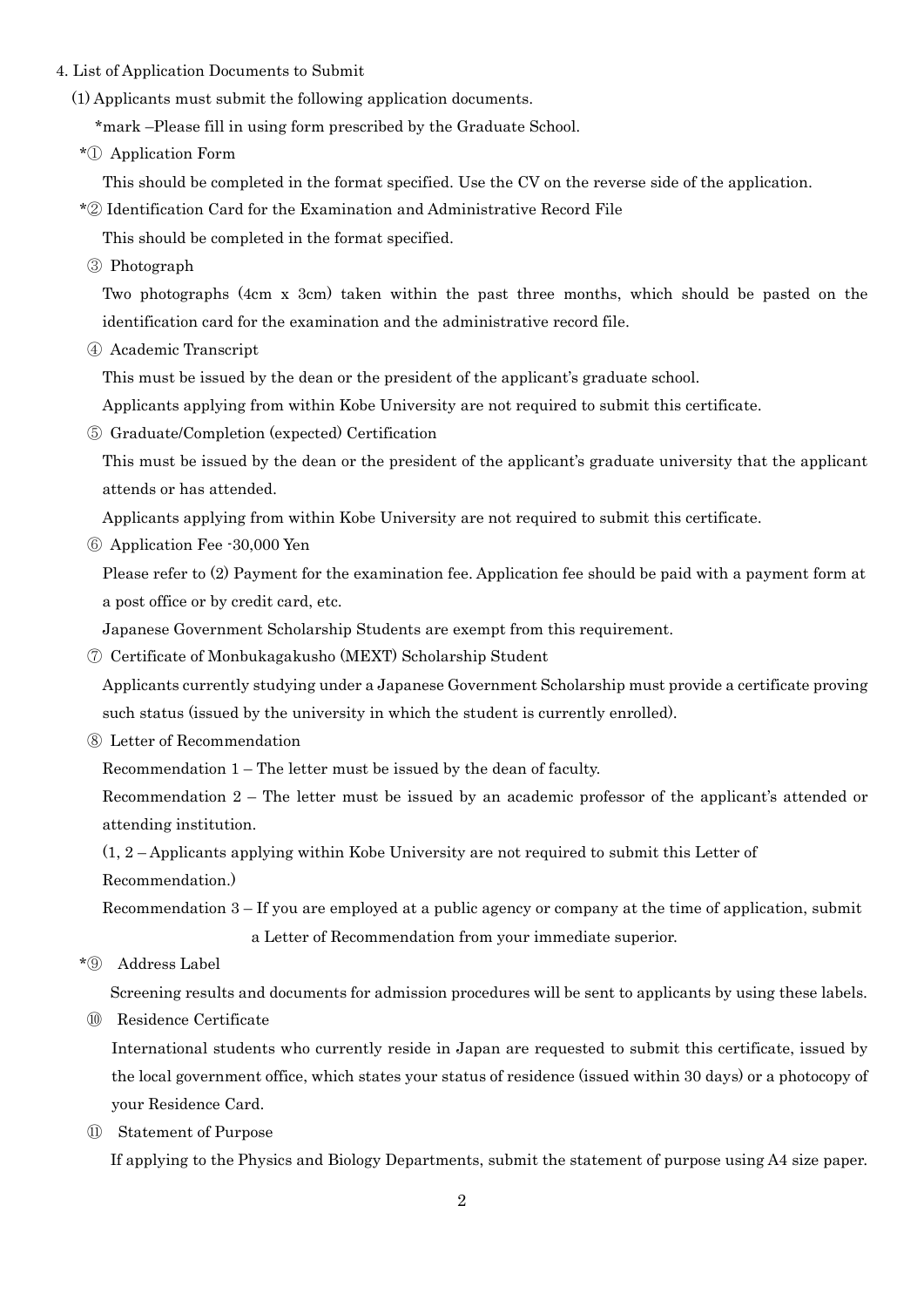There is no set length or format for this note.

- ⑫ English Proficiency Test
	- 1. Department of Physics, Department of Biology, Department of Planetology

 Submit a copy of the TOEIC L&R Official Score Certificate taken during the past two years from the date of the entrance examination, or a copy of the score displayed on the Internet. If you cannot submit it at the time of application, please submit the prescribed reason statement stating the reason. In either case, be sure to bring the original Official Score Certificate on the test day. Among the grades certified by the Official Score Certificate, the listening and reading scores are weighted as listening: reading = 1: 3 and used as an evaluation standard for English proficiency. If you obtain a new TOEIC L&R result after filing the application, you can submit the new one on the test day.

2. Department of Chemistry

 Submit a copy of the TOEIC L&R Official Score Certificate taken during the past two years from the date of the entrance examination, or a copy of the score displayed on the Internet. If you cannot submit it at the time of application, please submit the prescribed reason statement stating the reason. In either case, be sure to bring the original Official Score Certificate on the test day. Among the grades certified by the Official Score Certificate, the listening and reading scores are weighted as listening: reading = 1: 2 and used as an evaluation standard for English proficiency. If you obtain a new TOEIC L&R result after filing the application, you can submit the new one on the test day.

In addition, if you cannot bring a valid Official Score Certificate on the test day due to unavoidable reasons, you may take an English test.

#### (2) Application Fee

- (A) For applicants residing in Japan
	- Transfer from Japan Post Office
	- ・Application fee payment of 30,000 yen (Japanese yen) can be transferred at post offices in Japan using a transfer application form provided by Kobe University.
	- ・After making the payment, please submit part (A) of the form together with the application documents. (Make sure the transferred amount is correctly printed.)
- (B) For applicants residing outside Japan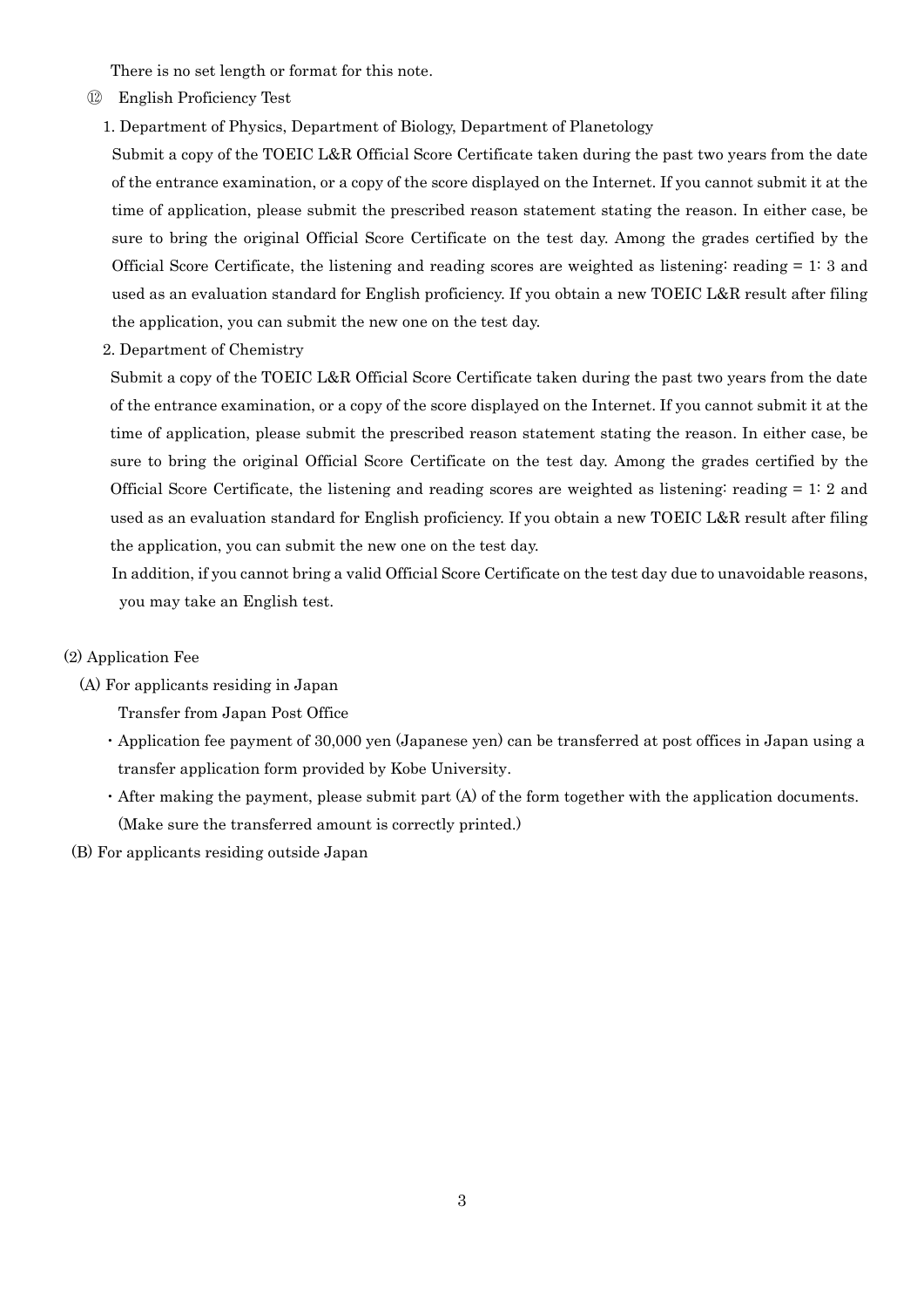#### Application fee payment method

Please access the Application Fee Payment System of Kobe University from the URL shown below or the QR code, and pay with a credit card or Alipay. The credit card holder does not have to be the applicant, but please be sure to enter the applicant's information in the Customer information field. Please print the Incoming email of payment completion and attach it to the application form

| Student type                                                      | <b>Faculty/Graduate</b> |         | URL<br>Amount of money       | QR code |
|-------------------------------------------------------------------|-------------------------|---------|------------------------------|---------|
| <b>Graduate School Of Science</b><br>Master's Program             |                         | ¥30,660 | https://tinyurl.com/yyspa5le |         |
| items<br>[Application fee]<br>¥30,000<br>[Remittance fee]<br>4660 |                         |         |                              |         |

[Handling credit cards, etc. at the payment system of Kobe University]

| 74 |  |  | $th$<br><b>TERNATIONAL</b> |  | ╼ | т.<br>ΑY |
|----|--|--|----------------------------|--|---|----------|
|----|--|--|----------------------------|--|---|----------|

 \*If an overseas applicant's payment is not completed by the deadline, the application will not be accepted. Once paid, the application fee cannot be refunded for any reason.

(3) Application Procedure by mail

The applicants must be sent by registered mail to arrive no later than 17:00 on each department's deadline date. At the same time, please send an e-mail indicating that your application documents have been sent by post. Upon receiving this e-mail, we will send you the "Identification Card for the Examination" and "Important Notice for Applicants" by e-mail.

(4) Contact for submission and inquiries

Kyomu-gakusei-kakari (Section of Student Affairs)

- Graduate School of Science, Kobe University
- 1-1, Rokkodai-cho, Nada-ku, Kobe 657-8501

TEL: 078-803-5767

- 5. Screening Method
	- (1) Mathematics, Physics, Chemistry

 Screening will be made after comprehensively examining an academic transcript from the school the applicant graduated from and the results of written and oral examinations.

 Details of the date and time and the written examination and oral examinations include specialty subjects as designated by each department. Please refer to Appendix - page 8-9.

(2) Biology

 Screening will be made on the basis of the application documents and an oral examination using an internet phone service such as Skype. Details of the oral examination will be sent to the applicants individually by their intended professors. Oral examinations may be held at the examination room of the Graduate School of Science in person for those residing in Japan or who come to Japan.

Details of the oral examination and the examination room are specified in the Appendix page 9.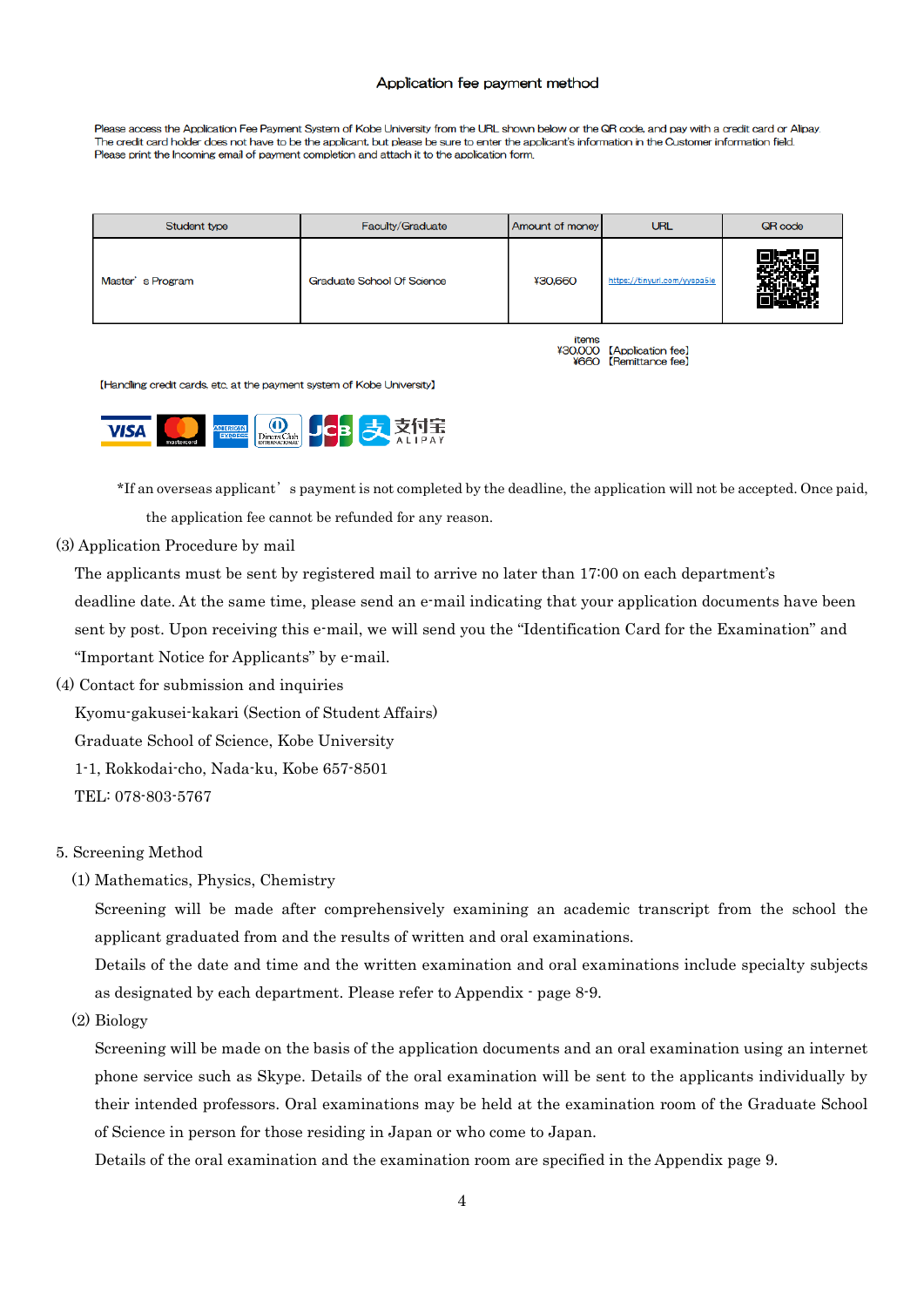#### (3) Planetology

 Screening will be made on the basis of the application documents, and an oral examination. Details of the oral examination will be sent to each applicant separately by their intended professor.

 An examinee who is not able to visit Japan for an unavoidable reason on the examination day can take the oral examination using an internet phone service such as Skype, if this is permitted by the department being applied to. Details of the date and time and examination room are specified in the Appendix page 9.

#### 6. Notification of the Result

 Applicants will also be notified of the results (pass or fail) by mail. In addition, applicants can confirm their results through the official website of Graduate School of Science on Wednesday, September 7, 2022 at 10:00 Inquiries for the results by telephone are strictly prohibited.

#### 7. Enrollment Procedure

(1) Admission Period・Enrollment Documents

Period of Enrollment Procedures : Middle of March, 2023.

Documents and forms required for university enrollment will be sent to every successful

applicant together with an admission offer letter by early March, 2023.

#### (2) Admission Expenses

| Payment Division |                              | Amount      | Details                                                                                                     |
|------------------|------------------------------|-------------|-------------------------------------------------------------------------------------------------------------|
| Enrollment Fee   |                              | 282,000 Yen | Must pay during the admission period.                                                                       |
| Tuition          | First Semester               | 267,900 Yen | Tuition payment for the first semester is<br>withdrawn from the student's bank account on                   |
|                  | Annual total<br>(at present) | 535,800 Yen | Wednesday, late April, 2023. If the tuition fee is<br>revised during enrollment, the new fee will<br>apply. |

(Note) The Fees mentioned above are an example for 2022.

This is not required for applicants who are Japanese Government Scholarship Students.

#### 8. Important Notice

- (1) Once you have submitted the documents, no changes to the contents are permitted, and the documents for your application will not be returned. The entrance examination fee is not refundable after application, except for the cases in which the application is not processed.
- (2) The fees due prior to University entrance are not refundable.
- (3) For the "Name of the Department" and "Name of research field" you wish to enroll in, make an entry in the appropriate column of the application form with reference to the introduction to the Graduate School of Science and this notice. Your intended supervisor's name should also be entered in parentheses.
- (4) Applicants to the Department of Chemistry should contact the intended supervisor in advance of preparing an application.
- (5) Application documents which are incomplete, or contain errors and omissions will not be accepted.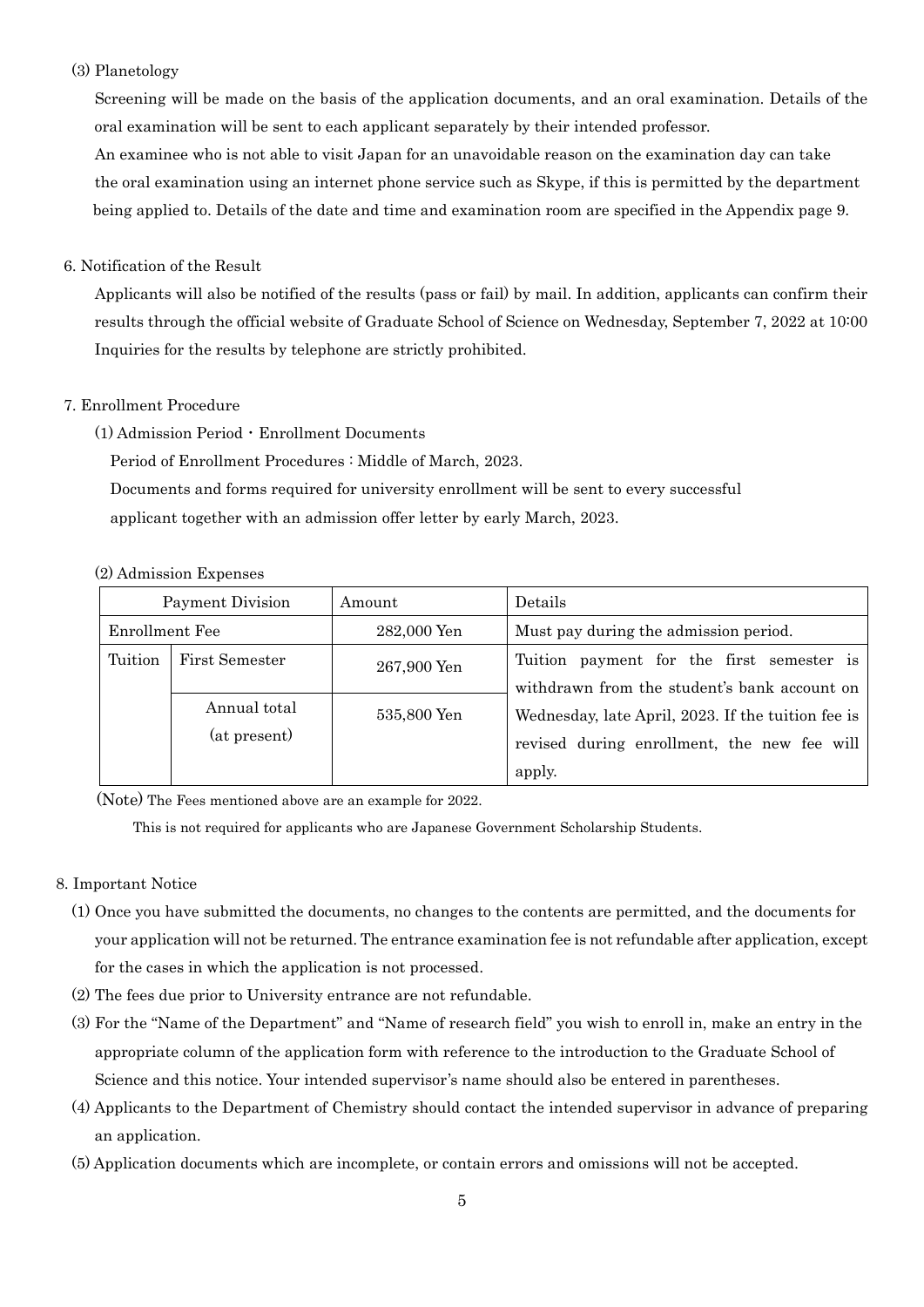Please confirm that the application form has no omissions nor errors.

- (6) If any false statement is found in any of the application documents after admission, the admission may be cancelled. In cases in which an applicant does not fulfill entrance requirements, or has not graduated from university, earned a bachelor's degree, or completed school education, admission will be revoked.
- (7) Applicants who will take the examination in Japan, please pay attention to the points below:
	- ① Be sure to bring your Examination Admission Card with you on the day of examination.
	- ② Applicants are not allowed to bring watches with functions other than the normal time display function, such as translation functions or calculation functions.
	- ③ Accommodation arrangements will not be made for the examination.
- (8) Applicants with special needs who require special support in undergoing the examination process should consult the Graduate School of Science at least two weeks before the examination.
- (9) Documents printed in languages other than English should be translated into English.
- (10) To obtain the necessary forms, please send your request by e-mail to [sci-kyomu@office.kobe-u.ac.jp.](mailto:sci-kyomu@office.kobe-u.ac.jp.)
- 9. [Information for applicants who successfully passed the entrance exam]

Control and Prevention of Infectious Diseases

Submission of a certificate demonstrating inoculation and an antibody test against measles and rubella: Kobe University has implemented the *Measles and Rubella Registration Policy*, and all newly enrolled Kobe University students must submit <u>one of the following three certificates  $(0, 2, or 3)$ </u> to prevent a possible outbreak of measles and rubella on campus.

Please note that students admitted into the following schools should submit either  $\mathbb D$  or  $\mathbb D$ : School of Medicine (Faculty of Medicine and Faculty of Health Sciences), the Graduate School of Medicine, or the Graduate School of Health Sciences.

- ① A vaccination certificate to prove that you were inoculated against measles and rubella (twice each after one year of age).
- ② A vaccination certificate to prove that you were inoculated with measles and rubella vaccines each within the last five years (since April 2018).
- ③ An antibody certificate verifying that you have sufficient antibody titer in your blood (refer to the chart on the next page) to prevent the development of measles and rubella, based on the results of an antibody test performed within the last five years (since April 2018).
- For  $\mathbb D$  and  $\mathbb Q$ , it can be a combined vaccine of measles and rubella vaccines (e.g., MR vaccine).
- \* For  $\overline{1}$  and  $\overline{2}$ , the certificate must be issued by an accredited medical institution, and state the type of vaccine and the date of inoculation.
- \* For ③, the certificate must specify the measuring method and the measured values of antibody titer in your blood (refer to the next page), and it must satisfy the judging standard listed in the chart. A blood test report sheet itself can be accepted for submission.
	- If the antibody titer in your blood is insufficient, you must receive the necessary vaccination, and submit either ① or ②.
- \* You may submit a combination of  $(1, 2)$ , and  $(3)$  (e.g.,  $(1)$  for measles, and  $(3)$  for rubella).
- \* If the antibody titer level is below requirements, yet you cannot be inoculated with vaccines for some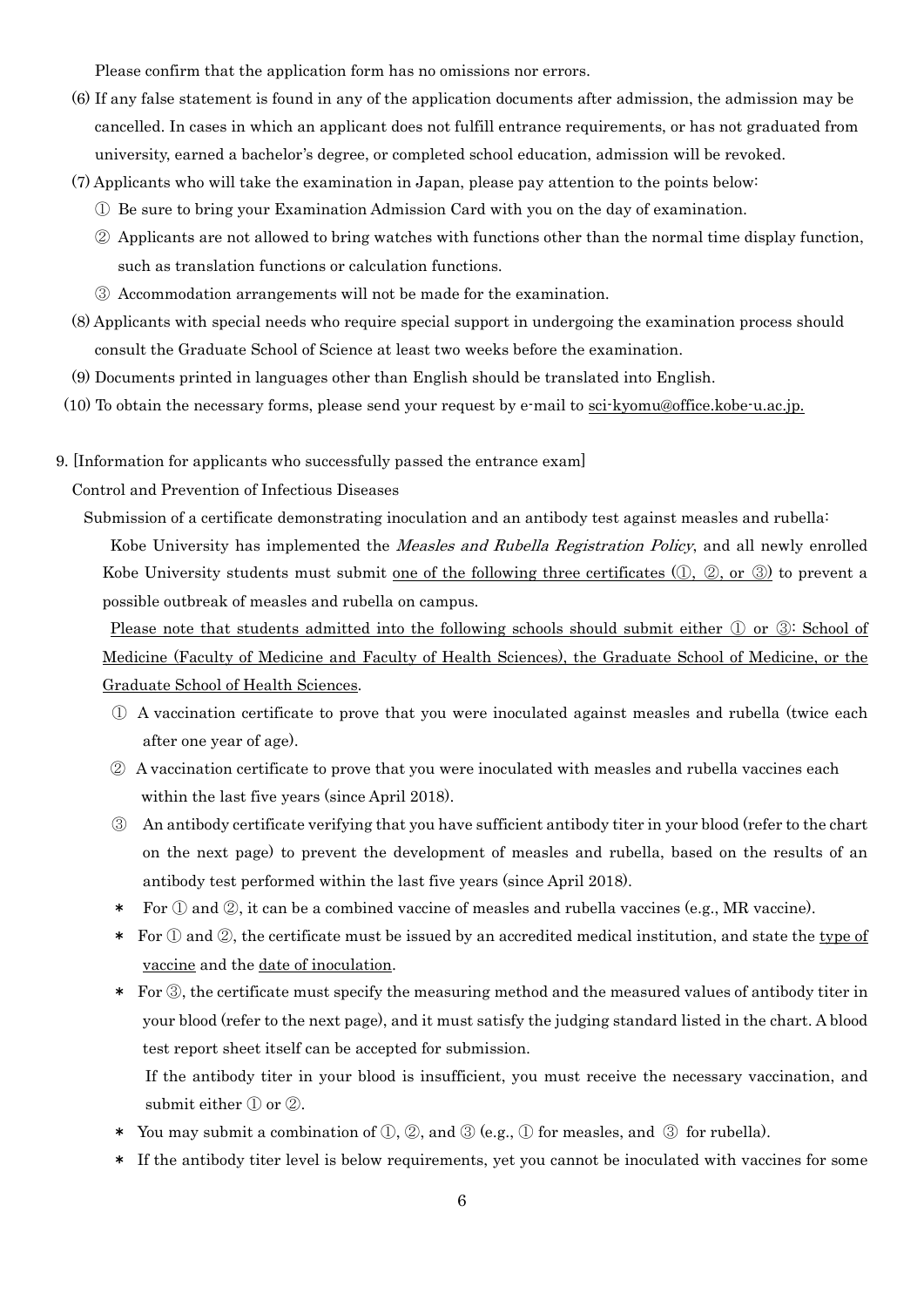reason (e.g., illness or body composition), please submit an official document (for example, a certificate issued by the doctor) explaining why.

<Submission Period and Place of Submission>

Submit the certificate when you register at the Medical Center for Student Health (Rokkodai) during your routine medical check-up scheduled for early April.

|         | Measuring<br>Method | Judging Standard     | Remarks                               |
|---------|---------------------|----------------------|---------------------------------------|
|         |                     |                      |                                       |
|         | $IgG-EIA$ method    | $8.0 \leq$ positive  | Positive result by one of these three |
|         |                     |                      | methods.                              |
| Measles | PA method           | $256x \leq$ positive |                                       |
|         |                     |                      |                                       |
|         |                     |                      |                                       |
|         | NT method           | $4.0x \leq$ positive |                                       |
|         |                     |                      |                                       |
| Rubella | HI method           |                      | Positive result by one of these two   |
|         |                     | $32x \leq$ positive  | methods. (HI method is                |
|         | $IgG-ELA$ method    |                      | recommended)                          |
|         |                     |                      |                                       |

Measuring Methods and Judging Standards for Protective Antibodies in Blood

Make sure the above methods are followed when the antibody titer is measured in your blood.

The protective antibody value differs according to the measuring method used. Please note that the judging

# standards are higher than the usual standards used at medical institutions.

Before you visit a medical institution, please make an appointment and confirm that the antibody test and/or the vaccine you need are available at that institution.

When you visit a doctor at a medical institution, make sure you present this guidebook so your doctor can issue the necessary certificate(s). (Please make sure you confirm with your doctor the measuring methods and judging standards when measuring the antibody titer in your blood.)

\*Points to Consider when Submitting a Certificate:

- ① Please submit the original certificate and one set of copies (A4 size).
- ② If the certificate is written in a language other than Japanese or English, please attach a document with either a Japanese or English translation.

For further information, please refer to: Medical Center for Student Health, Kobe University Tel: 078-803-5245 Student Support Division, Student Affairs Department, Kobe University Tel: 078-803-5219

#### 10. Others

(1) Financial support

Kobe University offers an admission fee waiver and a tuition waiver program.

Details will be informed separately.

- (2) Privacy Statement
	- (1) With regard to personal data possessed by Kobe University, laws including the Law Concerning the Protection of Personal Information by Independent Administrative Institutions are observed, and every possible measure is taken to protect it based on the Personal Data Management Rules of Kobe University.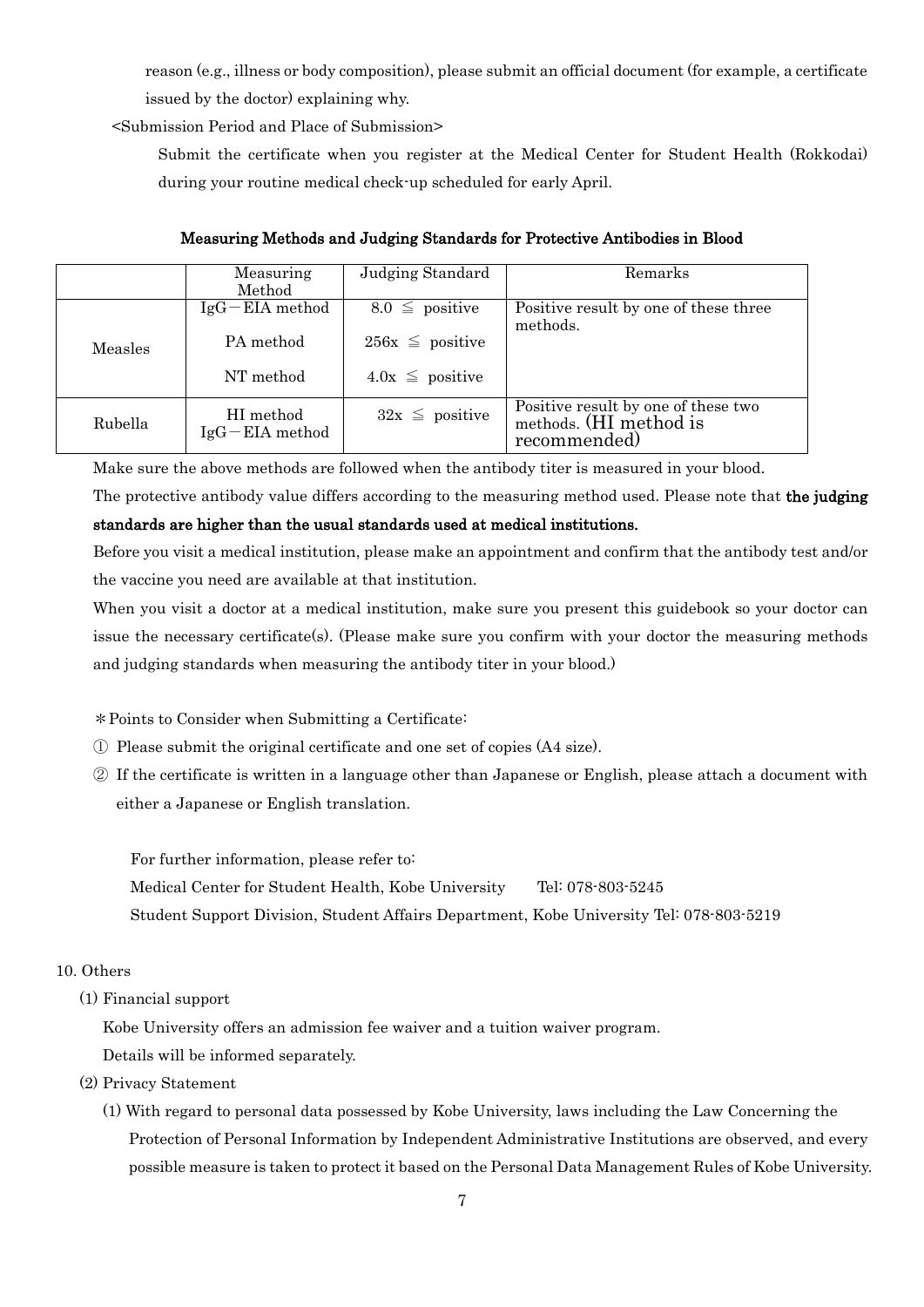- (2) Personal data provided to Kobe University for application are used for the selection of students, the announcement of accepted applicants, admission procedures, and research into selection methods of students.
- (3) The personal data of accepted applicants provided to Kobe University for application is used after admission for student support (health management, scholarship application, etc.), educational purpose (student registration, academic guidance, etc.), and services related to tuition.
- (4) With regard to the use of personal data for various services, some of the services may be entrusted by Kobe University to outside operators (hereinafter referred to as "entrusted operators"). In such cases, all or part of the personal data provided to Kobe University may be provided to the operators imposing the confidentiality of data, to the extent necessary to implement the entrusted services.

#### Appendix (Table)

| Major       | Written examination |            | Date, Time            |                           |                              |
|-------------|---------------------|------------|-----------------------|---------------------------|------------------------------|
|             | Subject             | Language   |                       |                           |                              |
| Mathematics | <b>Mathematics</b>  | English    |                       |                           | $9:30-12:00$ Mathematics I   |
|             |                     |            | August 24, 2022       |                           | $13:00-14:30$ Mathematics II |
|             |                     |            |                       | $15:00 - 16:00$ English   |                              |
|             |                     |            | August 25, 2022       | $9:30 -$                  | Interview                    |
| Physics     | Physics             | Note $(3)$ | August 23, 2022       | $9:30 - 12:00$ Physics I  |                              |
|             |                     |            |                       |                           | $12:50-15:20$ Physics II     |
|             |                     |            | August 24, 2022       | $9:30 -$                  | Interview                    |
| Chemistry   | Chemistry           | Note $(4)$ | August 23, 2022       | $11:00 - 13:00$ Chemistry |                              |
|             |                     |            | Required arrival time |                           |                              |
|             |                     |            | 10:20                 |                           |                              |
|             |                     |            | August 24, 2022       | $13:00 -$                 | Interview                    |
| Biology     |                     | Note $(3)$ | August 24, 2022       | $9:30 -$                  | Oral Examination             |
| Planetology |                     | Note $(3)$ | August 24, 2022       | $9:00 -$                  | Oral Examination             |

1. Schedule for written examinations and oral examinations

In case of emergency, please check our website (http://www.sci.kobe- u.ac.jp/english/) or our Twitter account (@kobeU\_PR).

(Note) (1) A dictionary may not be used at the English examination.

- (2) A desk calculator will be lent to all the examinees in the examination for Chemistry.
- (3) Department of Physics, Department of Biology, Department of Planetology

 Submit a copy of the TOEIC L&R Official Score Certificate taken during the past two years from the date of the entrance examination, or a copy of the score displayed on the Internet. If you cannot submit it at the time of application, please submit the prescribed reason statement stating the reason. In either case, be sure to bring the original Official Score Certificate on the test day. Among the grades certified by the Official Score Certificate, the listening and reading scores are weighted as listening: reading = 1: 3 and used as an evaluation standard for English proficiency. If you obtain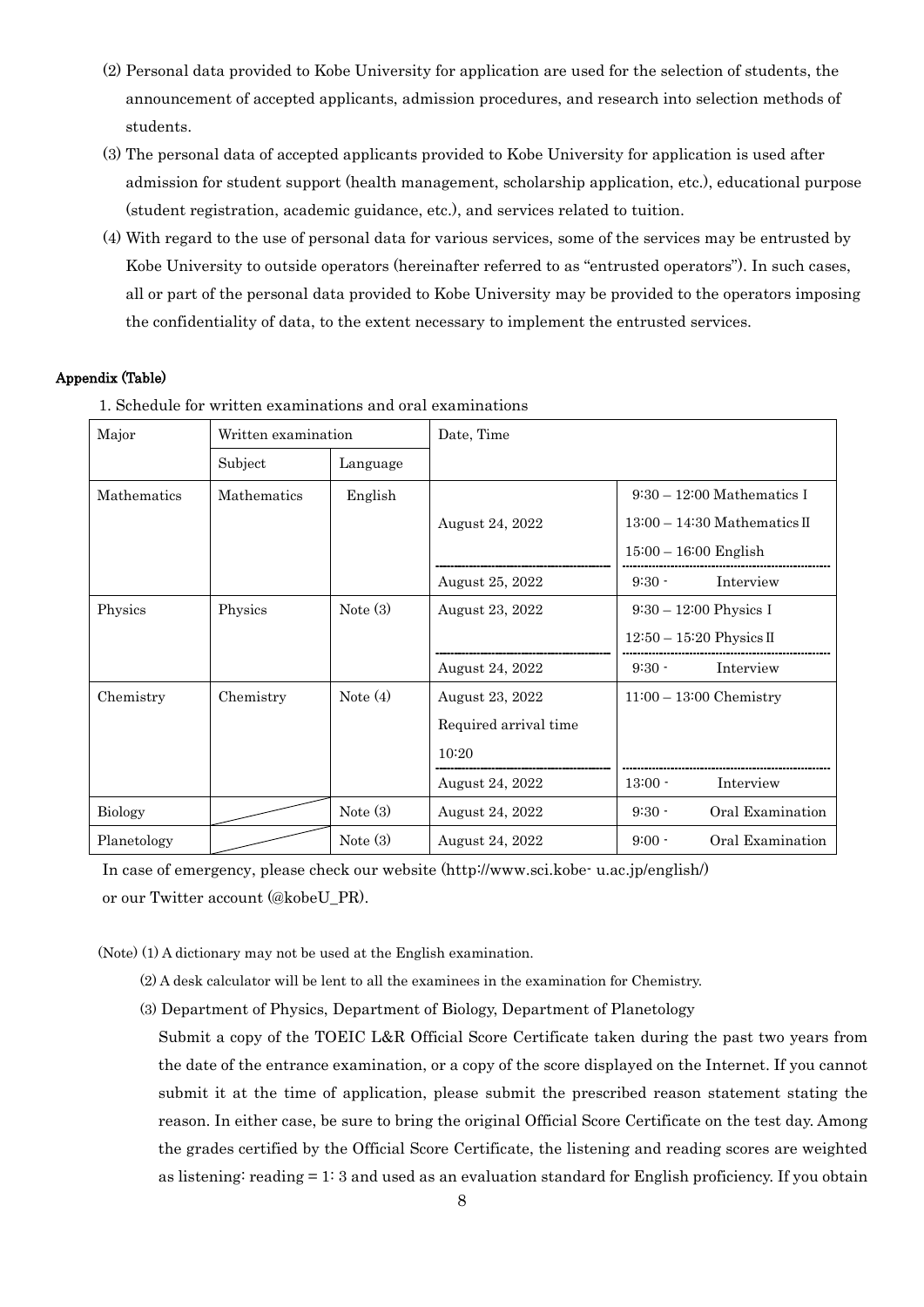a new TOEIC L&R result after filing the application, you can submit the new one on the test day.

(4) Department of Chemistry

 Submit a copy of the TOEIC L&R Official Score Certificate taken during the past two years from the date of the entrance examination, or a copy of the score displayed on the Internet. If you cannot submit it at the time of application, please submit the prescribed reason statement stating the reason. In either case, be sure to bring the original Official Score Certificate on the test day. Among the grades certified by the Official Score Certificate, the listening and reading scores are weighted as listening: reading  $= 1: 2$  and used as an evaluation standard for English proficiency. If you obtain a new TOEIC L&R result after filing the application, you can submit the new one on the test day. In addition, if you cannot bring a valid Official Score Certificate on the test day due to unavoidable reasons, you may take an English test.

- 2. The place of writing and oral examinations
	- ① Graduate School of Science, Kobe University
		- (1-1, Rokkodai-cho, Nada-ku, Kobe 657-8501)
		- \*Access to Rokkodai Campus (Graduate School of Science)
		- From the nearest stations to Rokkodai Campus
		- Hanshin "Mikage" station, JR "Rokkomichi" station or Hankyu "Rokko" station
		- Take Kobe City Bus No.36 to "Shindai Bun/Ri/Nou Gakubu Mae" bus stop then walk for about three minutes south(downhill).
	- ② Writing examination room and Oral examination room will be posted at the Y-building, 1st floor of the Graduate School of Science on the day of examination.

#### \*Preliminary examination of eligibility 2.(4)-b) or (4)-c)

1. Application Qualifications

Applicants must be recognized as having scholastic abilities equivalent or superior to a university graduate, as assessed through qualification screening of the Graduate School of Science, and must be 22 years of age or older at the day of March 31, 2023. (Applicants include those who have graduated from a junior college, as specialized vocational higher college, a school of the miscellaneous category or other educational institutions.)

2. Application Procedure

Applicants who intend to apply in accordance with above qualifications  $2-(4)$ -a) or  $(4)$ -d), in Section 2 are required to apply in advance for the preliminary examination.

Please submit the following documents accordingly by Monday, June 13, 2022.

(Physics – by May 31, 2022 (Tue.), Planetology – by June 27, 2022 (Mon.) - by 17:00)

If you send your documents by mail, make sure that you write either "Application for Preliminary

examination for English-Based on Master's Program" with your major in red on the envelope and send

it by registered mail to the Academic Affairs Section, Graduate School of Science, Kobe University.

Announcement of the result of the preliminary examination-- Applicants will be informed

of the result of the evaluation by June 24 (Fri.), 2022.

 $(Physics - by June 7, 2022 (True.)$ ,  $Planetology - by July 5, 2022 (True.)$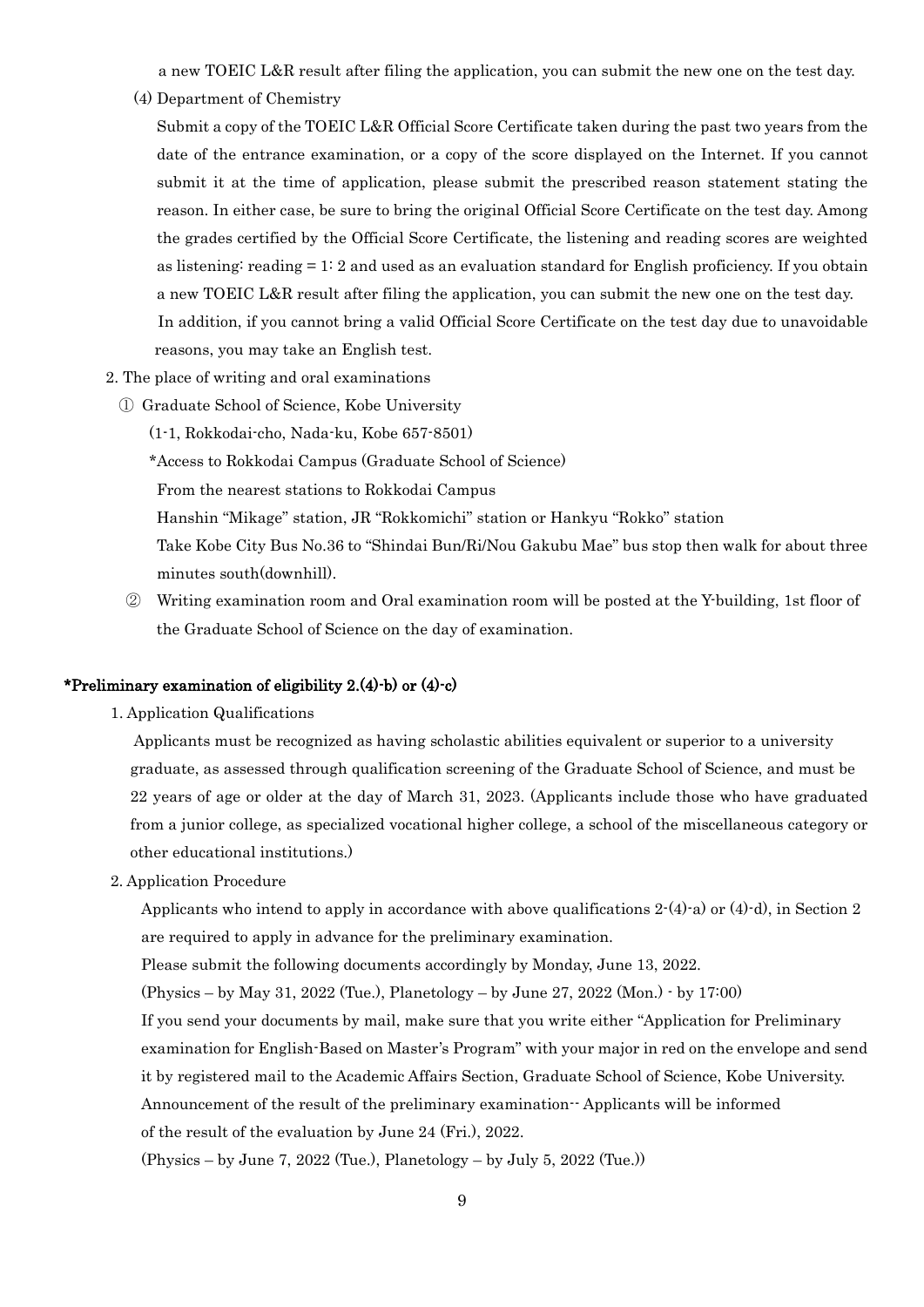Please inform us once you have posted your application documents by sending a message to the following e-mail address: e-mail- sci-kyomu@office.kobe.u.ac.jp

- (1) Documents to be submitted for preliminary examination
	- ・Approval Request Form for Application (prescribed form)
	- ・Application eligibility certification record (prescribed form)
	- ・Research plan (prescribed form)
	- ・Letter of Recommendation (prescribed form)
	- ・Graduation/Completion Certificate/Academic Transcript for the university which you attend or have attended
- (2) Approval Request Form

 Please ask for this from the Academic Affairs Section of the Graduate School of Science via e-mail "sci-kyomu@office.kobe-u.ac.jp"

3. Application Procedures

 The applicants who receive notification of being eligible through preliminary examination should submit the documents stipulated in the application guidelines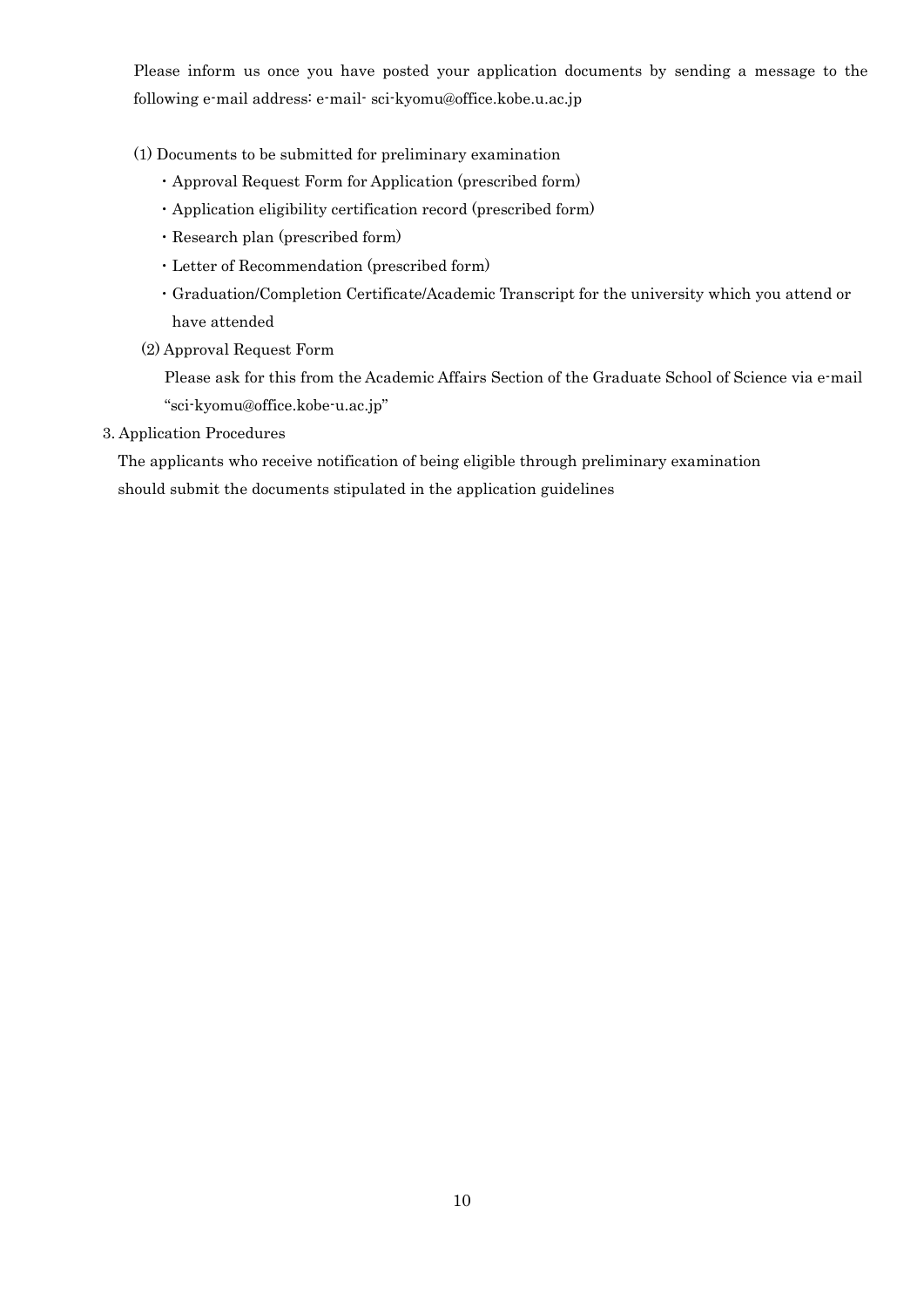# Graduate School of Science, Kobe University

# Department of Mathematics

# I. Division of Analysis

 This subject is aimed at the mathematical structures of changes occurring in phenomena. Included are the fields of functional equations, functional analysis, complex analysis, harmonic analysis, algebraic analysis and differential equations.

# (1) Functional Equations

 Mathematical analysis of nonlinear partial differential equations; methods of functional and harmonic analysis.

(Y. Ohta, M. Higaki)

# (2) Functional Analysis

 Fourier analysis; Functional analytic methods for partial differential equations. (H. Takaoka)

# (3) Complex Analysis

 Complex analytic functions and special functions, such as elliptic functions and solutions of differential equations; Riemann surfaces; use of analytic and algebraic and geometric methods. (Y. Yamada)

# II. Division of Algebra and Geometry

 This subject is aimed at elucidating the essential properties behind the continuity and symmetry in structures related to equations and spaces. Included are the fields of number theory, automorphic forms, algebraic geometry, differential geometry and topology.

# (1) Algebra

 Structure and theory of algebraic manifolds, period integrals, moduli theory, automorphic forms, automorphic representations, number theory, integrable systems in geometry and mirror symmetry. (K. Yoshioka, T. Taniguchi, K. Morimoto, K. Mitsui, T. Sano)

# (2) Geometry

 Differential geometry and topology; differentiable manifolds; theory of knots and links; minimal and constant mean curvature surfaces; singularities on Riemannian manifolds; hyperbolic space and low dimensional topology. (W. Rossman, S. Satoh, K. Saji, K. Wada)

# III. Division of Applied Mathematics

 This subject is aimed at the fields of probability, combinatorics, automorphic forms, number theory, computational mathematics, information science and mathematical physics, with applications to such things as science, engineering, computer science and economics in mind.

# (1) Probability

 Applications of probability theory to random motions, fluctuations and random phenomena of mathematical objects. (K. Fukuyama)

# (2) Computational Mathematics

 Computational methods in the mathematical sciences; efficient implementation on computers and development of computer algebra systems; applications to algebra, algebraic analysis and mathematical physics. (N. Takayama, S. Aoki, N. Shutoh)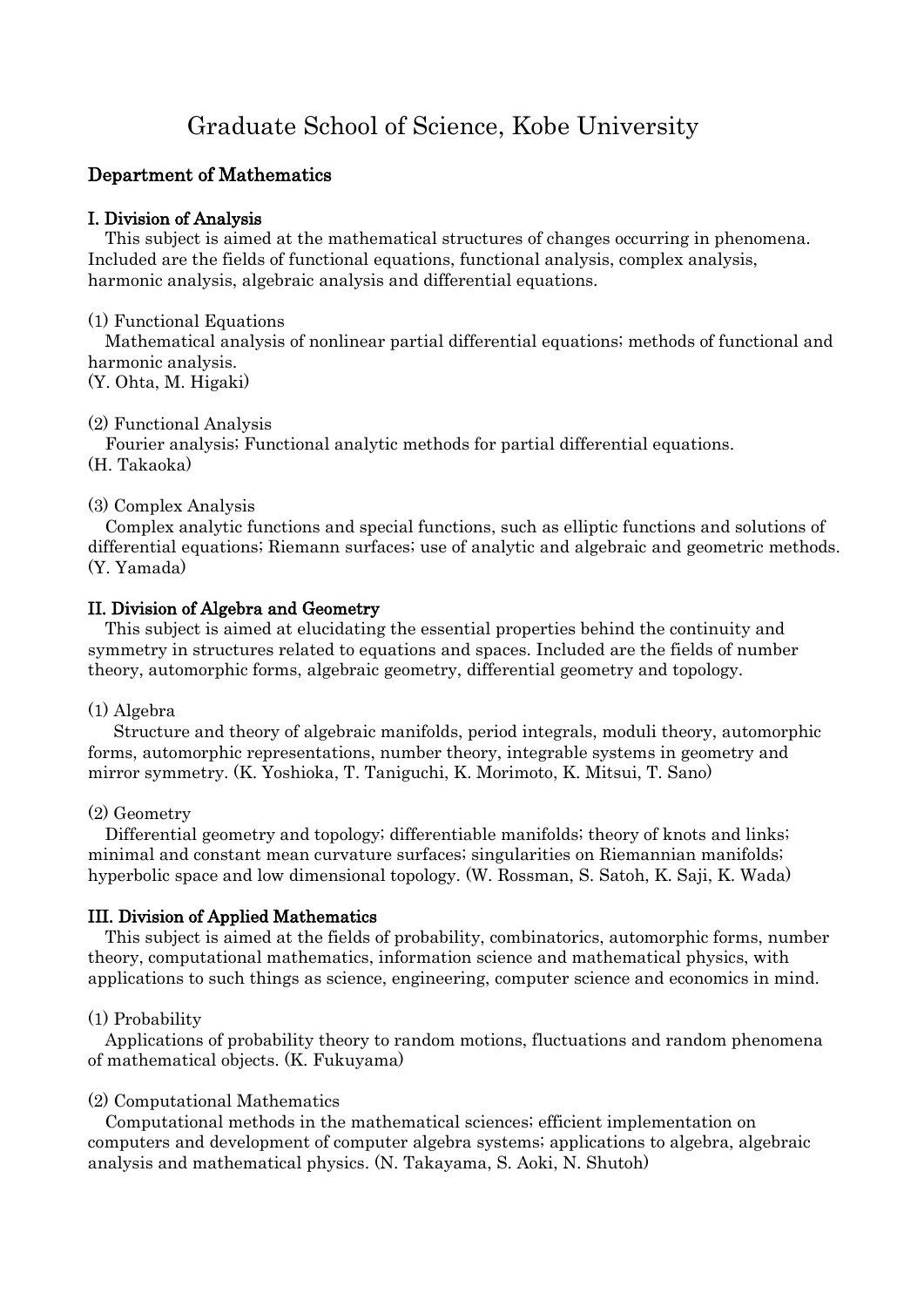# Department of Physics

## I. Division of Theoretical Physics

The aim of this division is to study theoretically on elementary particles, the most fundamental constituents of the universe, and various physical properties of condensed matter systems.

## (1) Elementary Particle Theory

 The properties of elementary particles and physics beyond the standard model are studied theoretically. The main interests of our research include higher dimensional theories, functional renormalization group, and supersymmetric theories. (M. Sakamoto\*, H. Sonoda\*\*)

#### (2) Cosmology

 The origin of the spacetime and matter in the universe is investigated. The evolution of the large scale structure of the universe is also studied. (J. Soda, T. Noumi)

#### (3) Condensed Matter Theory

 Mechanisms of superconductivity and magnetism in various systems are studied using analytical and numerical methods with emphasis on the view point of spontaneous symmetry breaking and quantum information. (K. Kuboki, T. Nishino)

(4) Quantum Solid State Physics

 Electronic properties of solid states are theoretically investigated to understand the macroscopic quantum phenomena in strongly correlated electron systems such as heavy electron systems. (H. Harima\*\*)

## II. Division of Particle Physics

 The aim of this division is to experimentally study the properties of elementary particles and the interactions between them, and to answer questions about the early universe.

(1) Particle Physics

We work on experiments, using the most advanced experimental facilities, such ashighenergy hadron collider experiment (LHC-ATLAS), neutrino experiments(Super-Kamiokande, Hyper- Kamiokande, T2K) and dark-matter searches (XMASS, XENON, NEWAGE). (H. Kurashige, Y. Takeuchi, Y. Yamazaki, A. Ochi, K. Miuchi, J. Maeda. A. Suzuki.)

## III. Division of Condensed Matter Physics

The aim of this division is to experimentally study on the magnetic, electric, and thermal properties of condensed matter systems such as magnetic material, superconductor, and semiconductor.

(1) Extreme Condition Condensed Matter Physics

Quantum phenomena are studied by electron spin resonance and nano-scale magnetometry under extreme conditions, such as low temperature, high magnetic field, and high pressure. (H. Ohta\*\*, E. Ohmichi, S. Okubo)

(2) Low Temperature Condensed Matter Physics

 Quantum phenomena, such as superconductivity, magnetism, and multipole order, are studied by nuclear magnetic resonance and macroscopic measurements under complex conditions such as low-temperature, high-magnetic field and high pressure. (H. Tou, H. Kotegawa)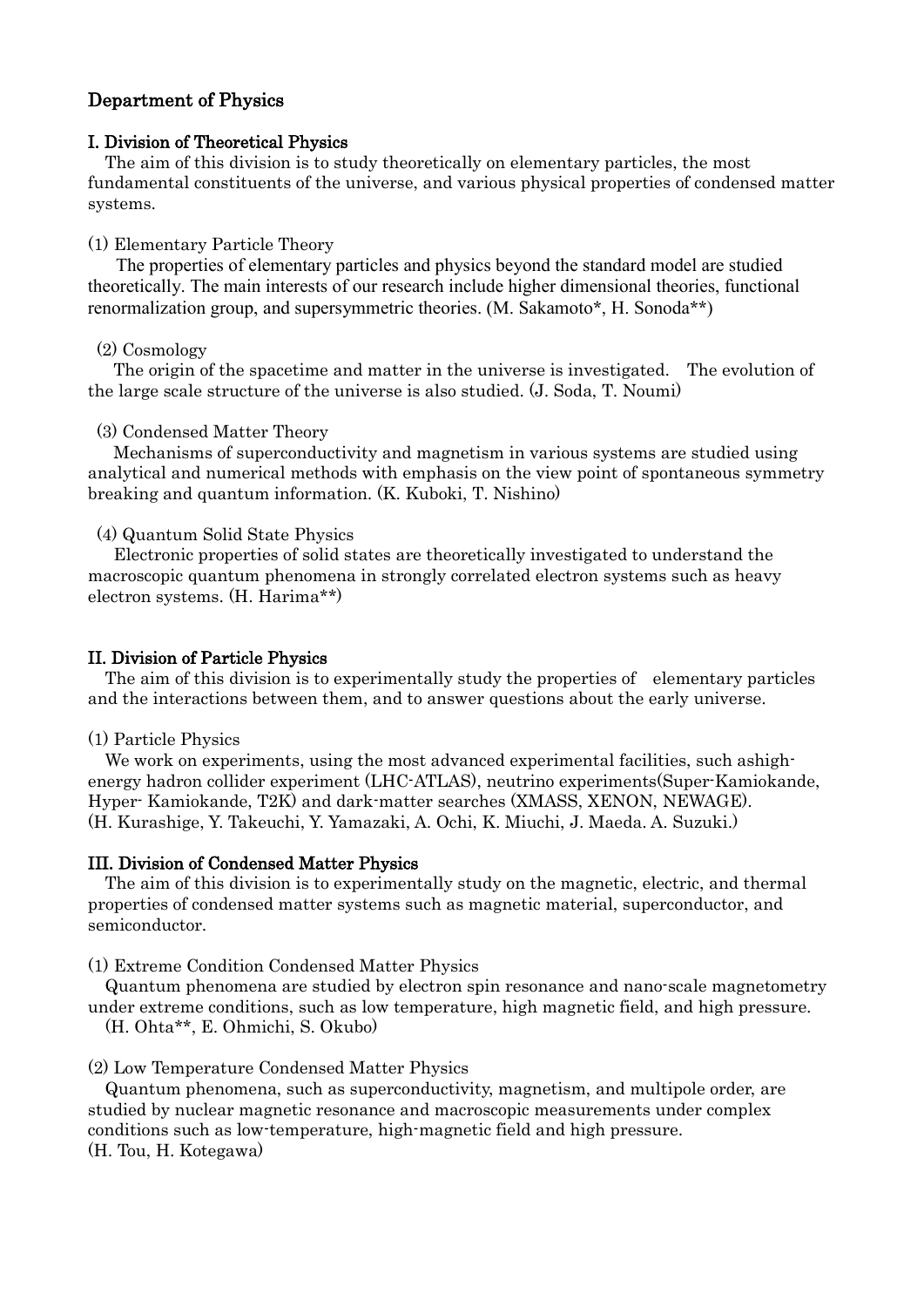# (3) Quantum Dynamics

 Spectroscopic studies on the dynamical and microscopic responses of electrons, atoms and molecules in condensed matter by means of ultrashort laser pulses, and highly charged ions. (T. Kohmoto\*)

# (4) Correlated Electron Physics

 Our study is focused on the crystal growth and low temperature measurements in highly correlated electron systems to explore new quantum phenomena, such as unconventional superconductivity and magnetism. (H. Sugawara, E. Matsuoka)

Those staff members indicated by \* are scheduled to retire at the end of March 2023. Those staff members indicated by \*\* are scheduled to retire at the end of March 2024.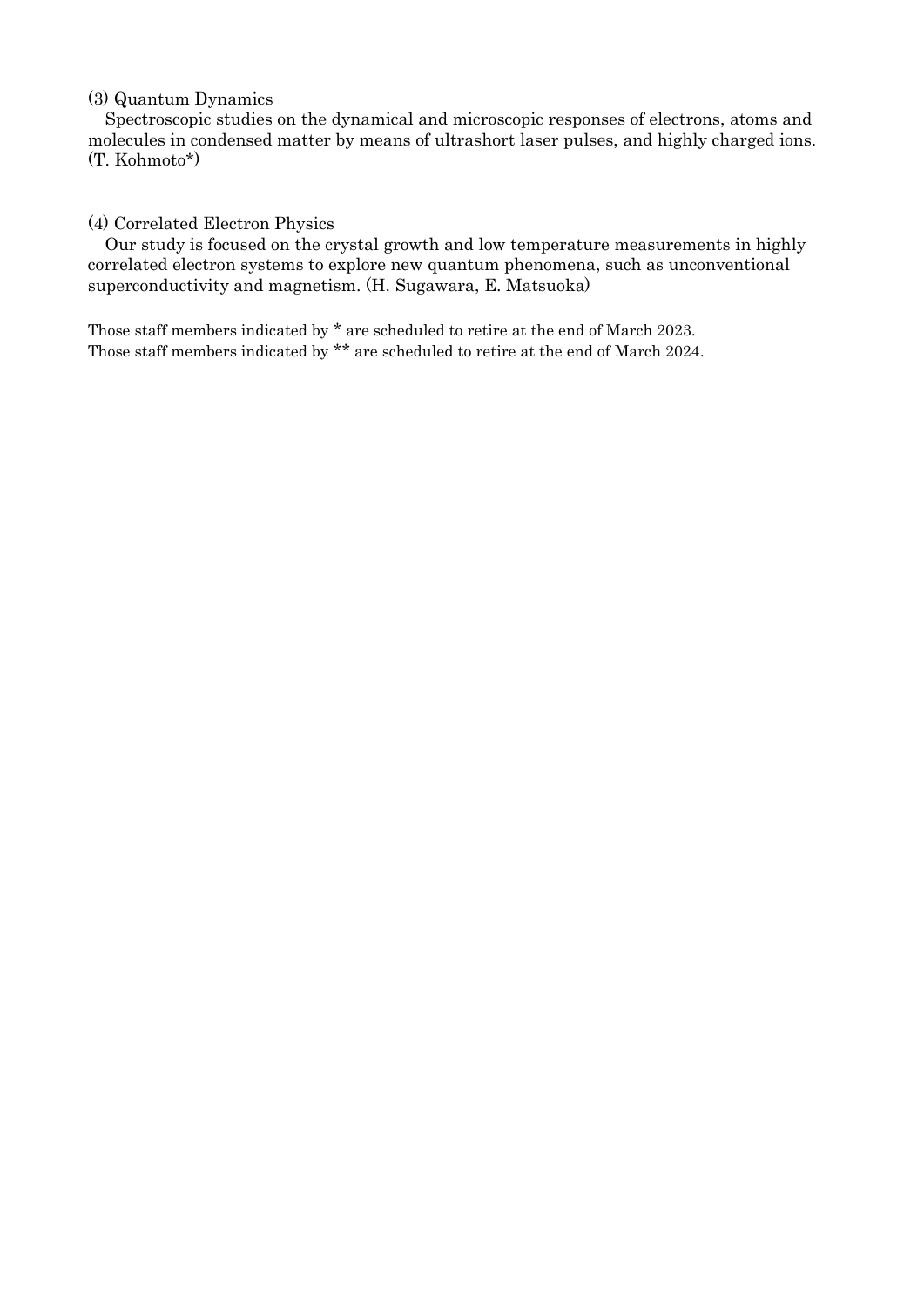# Department of Chemistry

#### I. Division of Physical Chemistry

 Research and education are directed toward understanding structures and dynamics of molecules, clusters, and solid surfaces using various laser spectroscopic and quantum chemical methods. The structures are investigated by high-resolution spectroscopy, resonant enhanced multi-photon spectroscopy, and scanning micro probe. The excited states and reaction dynamics are studied by time-resolved nonlinear spectroscopy, scanning micro probe, and pulse shaping method. Physicochemical understanding of chemical reaction mechanism is leaned through the experimental studies.

#### (1) Molecular Structure and Dynamics

 Research and education are aimed to understand molecular structure and control dynamics and chemical reaction on the basis of laser spectroscopy and quantum theory. (A. Wada, S. Kasahara)

#### (2) Material Physical Chemistry

 Chemistry at buried interfaces is studied with advanced scanning probe microscopy and optical spectroscopy. Brand-new methods for characterizing nanometer-sized materials are being developed. New solid compounds are synthesized. (H. Onishi, K. Kimura, K. Eda)

#### (3) Chemical Reaction Dynamics

 Research and education focus on structure and electronic interaction of intermediate species in photoactive proteins and in solar cells by using time resolved electron paramagnetic resonance spectroscopy. Our main scope is elucidations of molecular function for novel light-energy conversion processes. (Y. Kobori, T. Tachikawa)

### II. Division of Inorganic Chemistry

 Research and education focus on coordination chemistry, inorganic materials chemistry, analytical chemistry, electrochemistry, and reaction chemistry: development of functional materials including organometallic compounds, metal oxides, and polyoxometalate compounds, and analysis of electrochemical reactions, electron transfer reactions, and chemical dynamics in condensed matter.

#### (1) Solid State Chemistry

 Research and education focus on synthesis and characterization of functional inorganic materials including coordination compounds and metal oxides in crystalline or non-crystalline forms. (T. Mochida, T. Uchino, K. Takahashi)

#### (2) Solution Chemistry

 Research and education focus on the charge (ion and electron) transfer reactions at electrode/solution and oil/water interfaces and their application to the electrochemical analysis of biologically relevant compounds. Currently, there are no faculty members, so you cannot select this field as your desired field.

#### (3) Physical Inorganic Chemistry

 Chemical dynamics is studied in condensed matter such as liquids and proteins including their interaction, reaction, and relaxation. (K. Tominaga, S. Akimoto)

## III. Division Organic Chemistry

 Fundamental researches on organic chemistry and biochemistry, in particular, investigations of new synthetic methodologies and molecular design based on supramolecular chemistry and protein science are executed.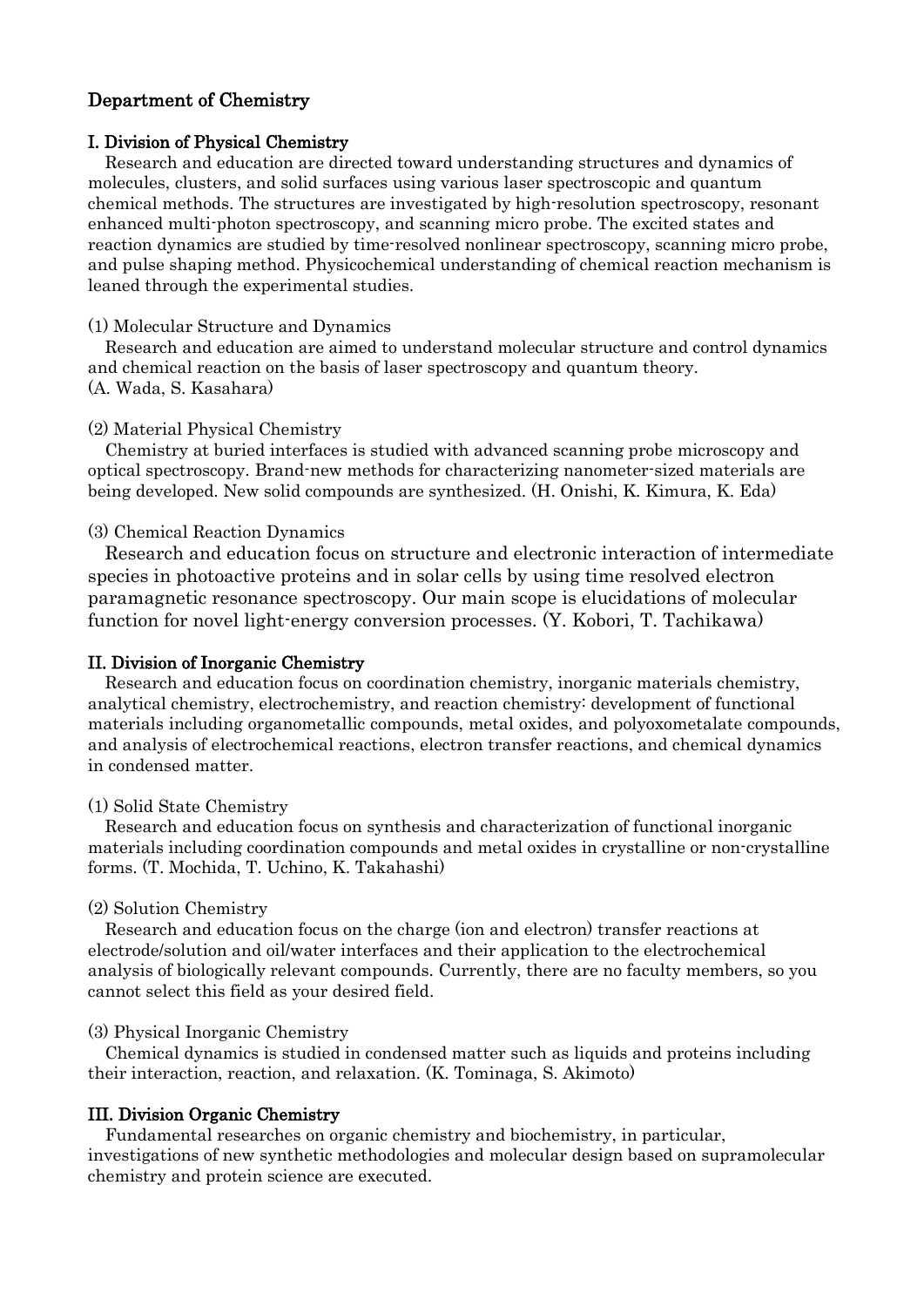## (1) Organic Reaction Chemistry

 Research and education are conducted on development of new methodologies for selective organic synthesis, investigation of general and highly efficient catalytic routes yielding useful compounds for life science and material science. (M. Hayashi, R. Matsubara)

## (2) Organic Molecular Structure and Function

 Research and education focus on molecular structure and functions based on organic chemistry and material science; design, synthesis, and structural analysis of supramolecular architectures composed of p-conjugated macrocycles and cage compounds. (A. Tsuda)

# (3) Biomolecular Science

 Research and education focusing on folding and structural formation of proteins and enzymes, their dynamical functions in solutions and in biomembranes, and conversion of their functions by biotechnological methods. (A. Tamura, E. Chatani, T. Kimura)

# IV. Visiting Academic Staff for Cooperative Division (Japan Synchrotron Radiation Research Institute)

(1) Materials Structure Science

 Research and education are conducted with a focus on the structural analysis of crystalline materials with synchrotron radiation, dynamic structural analysis, and the use of diffraction techniques and biological macromolecules using X-ray scattering techniques and fluid structure analysis. (T. Koganezawa, K. Uesugi, O. Sekizawa)

# Ⅴ. Visiting Academic Staff for Cooperative Division (Institute of Physical and Chemical Research)

# (1) Theoretical Biochemistry

 We aim to understand chemical reactions, properties, and functions of large molecular systems such as biomolecules and biodegradable polymers by quantum chemical calculations using supercomputers.(T. Nakajima)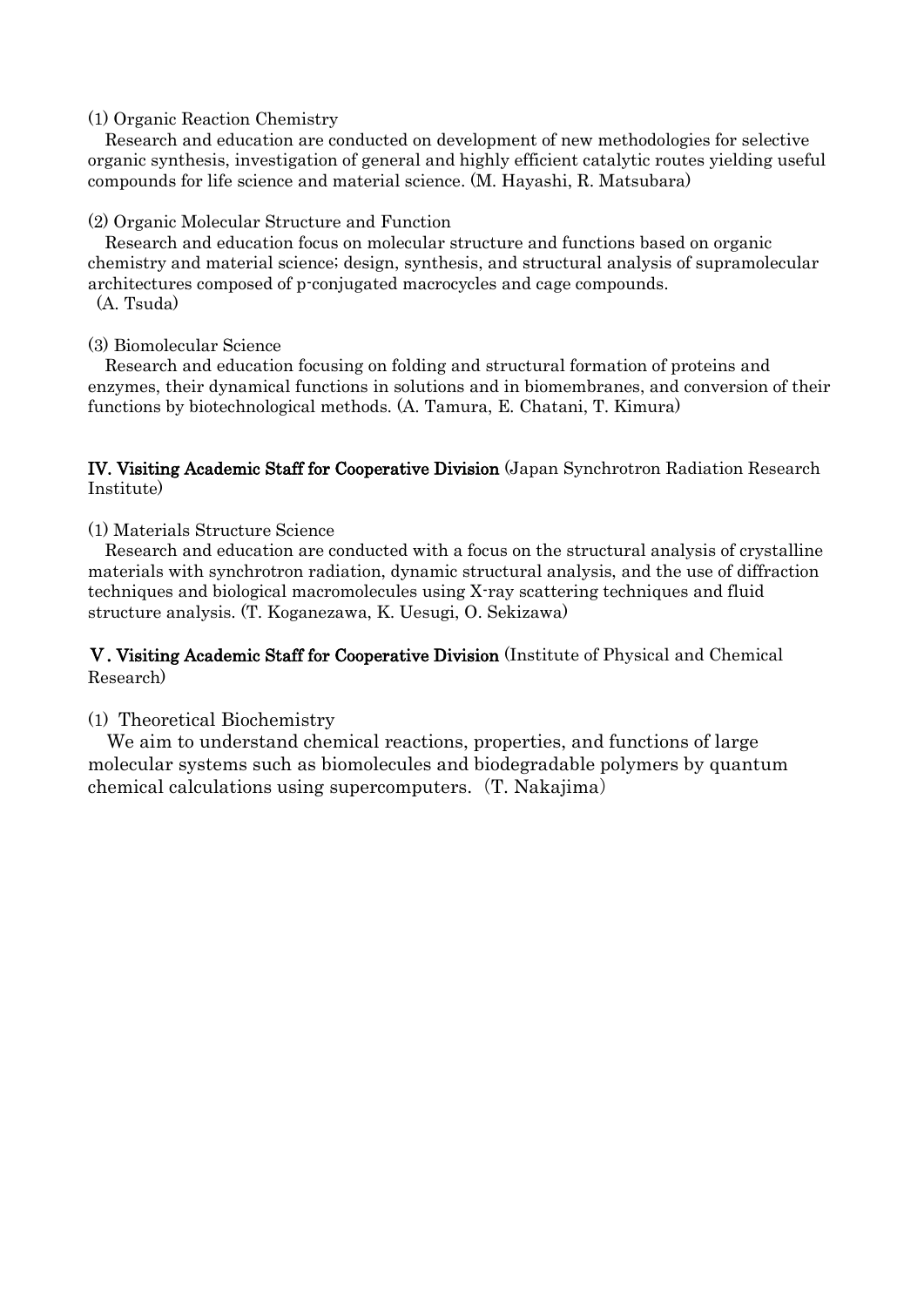# Department of Biology

# I. Division of Biomolecular Organization

 This division conducts education and research on the cell structure and functions in levels of molecules, cells, tissues, and individuals.

#### (1) Molecular Physiology

 We educate and research on the molecular mechanisms of stimulus reception in sensory cells, and of cell motility of unicellular organisms. The molecular mechanisms functioning in inter-cellular and inter-individual relationships are also studied. (H. Aonuma, M. Sakura)

# (2) Cell Function

 Plants do not have to move from where they live by conducting photosynthesis. Instead, they have abilities to change their cell function, organ growth, and developmental program in response to environmental changes. We educate and research on the mechanisms and their evolution of various plant physiological/morphological responses to environment based on the molecular and cell biology. (H. Fukaki, K. Ishizaki, Y. Kondo)

### (3) Bioinformation

 Aiming to explore information processing in biological systems, our education and research focus on signal transductions underlying "brain function" and "membrane traffic and cellular morphology in model organisms". (M. Miyamoto, M. Morita, H. Tsukamoto, J. Kashiwazaki)

## II. Division of Biosignal Transduction

This division conducts education and research on the mechanisms of gene expression and the regulation of biological responses through the intracellular signal transduction.

#### (1) Gene Expression

 We educate and research on the mechanisms of gene expression and the related developmental processes; germ cell determination and differentiation in the nematode C. elegans and zebrafish, microRNA function, and regulation of RNA splicing in vertebrates and C. elegans, as well as gene regulatory mechanism of cell fate specification in cardiac neural crest. (H. Sakamoto\*\*, K. Inoue, S. Matsuhana)

#### (2) Genetic Information

We educate and research on the molecular mechanisms underlying maintenance and diversification of genetic information, and also on the intracellular signal transduction pathways by the post-translational modifications of proteins that regulate biological responses to genotoxic stresses caused by various endogenous as well as environmental agents. (K. Sugasawa, M. Yokoi, W. Sakai)

#### (3) Gene Function

We educate and research on the functions of genes involved in the regulation of cellular transformation, apoptosis, and senescence, and also in the processes of morphogenesis. Studies are focused on the molecular mechanisms of cell fate decision between apoptosis and senescence induced by cellular stresses, and the functions of long noncoding RNA and small peptide genes in Drosophila development. (S. Kamada, Y. Kageyama, T. Iwasaki)

#### III. Division of Biodiversity

This division conducts research and educational program on ecology and systematic biology for elucidating origin and sustenance mechanism of biodiversity of various biota inhabiting both terrestrial and marine environments.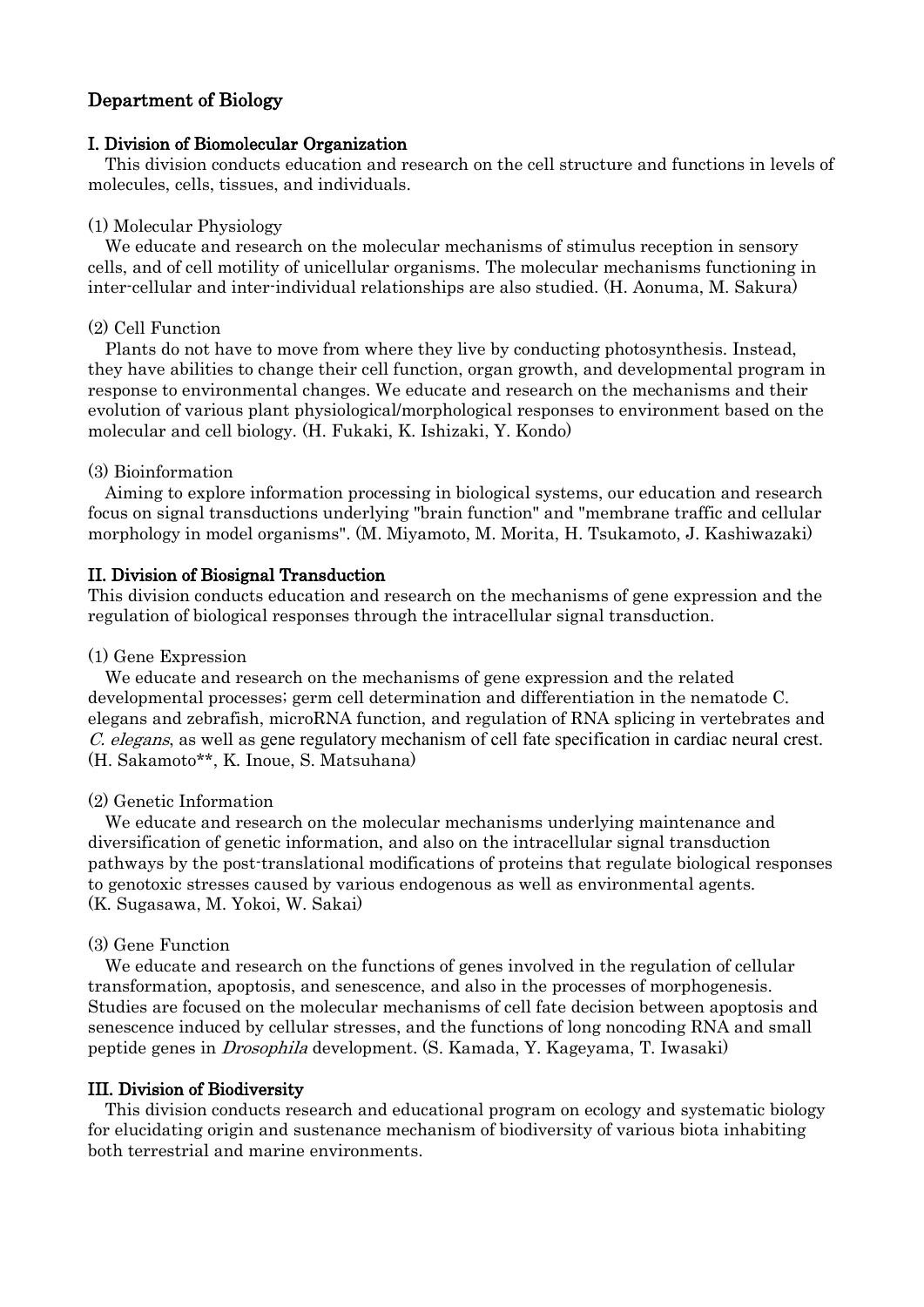# (1) Ecology and speciation

This course covers studies on ecological aspects of biodiversity and its conservation, with particular interests in revealing mechanisms of species interactions, evolutionary change, speciation and diversity of aquatic plants and animals. (N. Okuda, K. Suetsugu, K. Tsuji)

# (2) Evolution and phylogeny

 We focus on the researches and education of the evolutionary aspects of biodiversity, systematics, metabolic physiology, cell structures and ecology of diverse algae, and apply the results for the conservation and improvement of the aquatic ecosystems. (S. Uwai, H. Sakayama, R. Onuma)

# IV. Division of Developmental Biology

 This program provides basic knowledge on developmental biology, covering developmental genetics on vertebrate and invertebrate model organisms and deep evolutionary history of animal forms. We also provide research opportunities using cutting edge technologies in bioimaging, cell biology, anatomy and gene expression.

# (1) Developmental Biology\*\*\*\*

 Research and education in this division cover fundamental problems in developmental biology, including organ morphogenesis in *Drosophila*, respiratory system development in mouse, and evolutional morphology in vertebrates. (S. Hayashi, S. Kuratani, M. Morimoto, W. Kimura)

# V. Division of Bioregulatory Science

 This division reviews the discovery research for bioactive compounds and the study of their mode of action, translocation and metabolism in organisms such as insects, fungi and plants.

## (1) Bioregulatory Science\*\*\*\*

 Research and education in this division are conducted to clarify the interaction between the organisms and bioactive compounds integrating a variety of technologies. (S. Kawamura, S. Yamato, F. Iwahashi)

Those staff members indicated by \*\* are scheduled to retire at the end of March 2024. For retirement schedule of the staff members in the research fields indicated by \*\*\*\*, please directly contact each staff member.

If you wish to apply for the research fields indicated by \*\*\*\*, you need permission from the staff members in advance.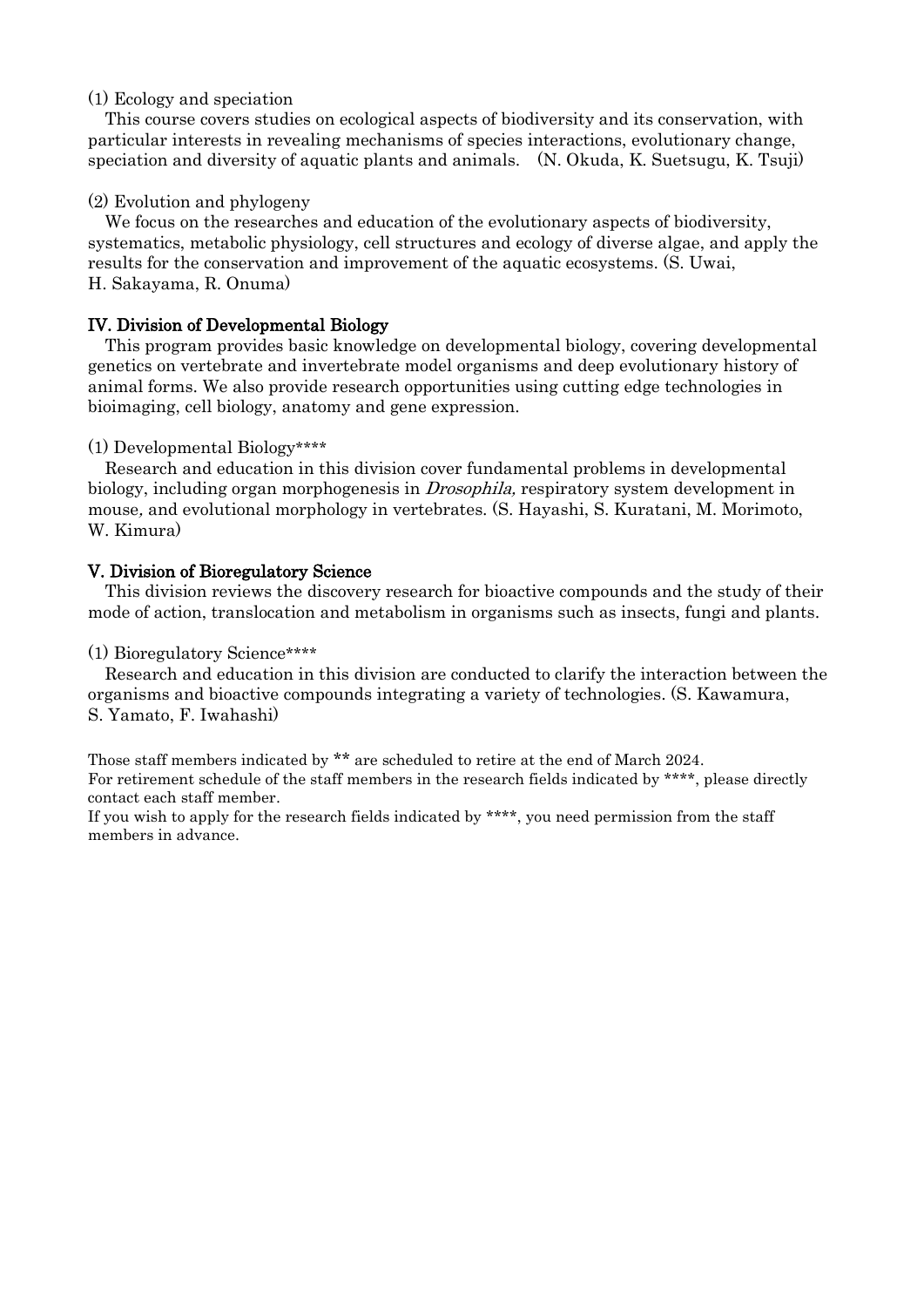# Department of Planetology

Why is this planet to be the Earth? In order to answer this fundamental question, we are aiming at comprehensive understanding of the evolution of the earth, planetary and solar systems by analyzing various processes occurring at spaces from the center of the Earth to the edge of the solar system with multidisciplinary approaches.

# I. Division of Fundamental Planetology

 This division aims at cultivating discerning persons leading society and /or academic communities by logical analyses and considerations of variable phenomena in planetary and Earth systems.

## (1) Geology

We examine surficial materials and geologic structures of the Earth. Our main targets include the various geologic phenomena associated with plate subduction characterizing "planet Earth", environments and life evolution, and tectonics. (Y. Yamamoto, K. Yamasaki)

# (2) Petrology and Mineralogy

We examine various kinds of Earth and planetary materials to elucidate their origin and evolution by using various methods such as electron microscopy, chemical analyses, synchrotron radiation, experimental reproductions, field works, and so on. (K. Kaneko, K. Kiyosugi, R. Nakaoka)

# (3) Solid Geophysics

We study source processes of large earthquakes and slow earthquakes, seismic wave propagation, tsunami generation and propagation processes, and dynamics associated with subduction of oceanic plates such as slab deformation, temperature and flow fields. (S. Yoshioka, Y. Kakehi)

# (4) Fluid Geophysics

We investigate, by the use of theoretical and numerical methods, the structures and the evolutions of fluid spheres, mainly the atmospheres, of the planets in our solar and exosolar systems in general, and we are trying to argue the problem by understanding Earth's fluid sphere as one of the realization of those general features. (Y. Hayashi\*\*, Y. Takahashi, H. Kashimura)

## (5) Planetary Astrophysics

The major goal of our group is to advance our understanding of the origin and evolution of ring-satellite systems, small solar system bodies, and planetary systems including those outside our solar system, mainly by theoretical research and analysis of data obtained by telescopes and spacecraft observations. (K. Ohtsuki, A. M. Nakamura, N. Hirata)

## II. Division of Frontier Planetology

 This division aims at cultivating aspirational persons pioneering frontier researches in planetology in collaboration with national institutes of planetary and earth sciences.

## (1) Experimental Planetary Science

 We study the origin and evolution of planetary bodies by means of laboratory experiments and planetary explorations. Our research interests are the effects of planetary collisions on the variety of solar system bodies and the tectonics of icy satellites and cometary nuclei. (M. Arakawa, M. Yasui)

## (2) Marine Geodynamics

We conduct researches on the structure and evolution of the solid Earth using marine geophysical methods. (N. Seama, H. Sugioka, H. Hirose, T. Minami)